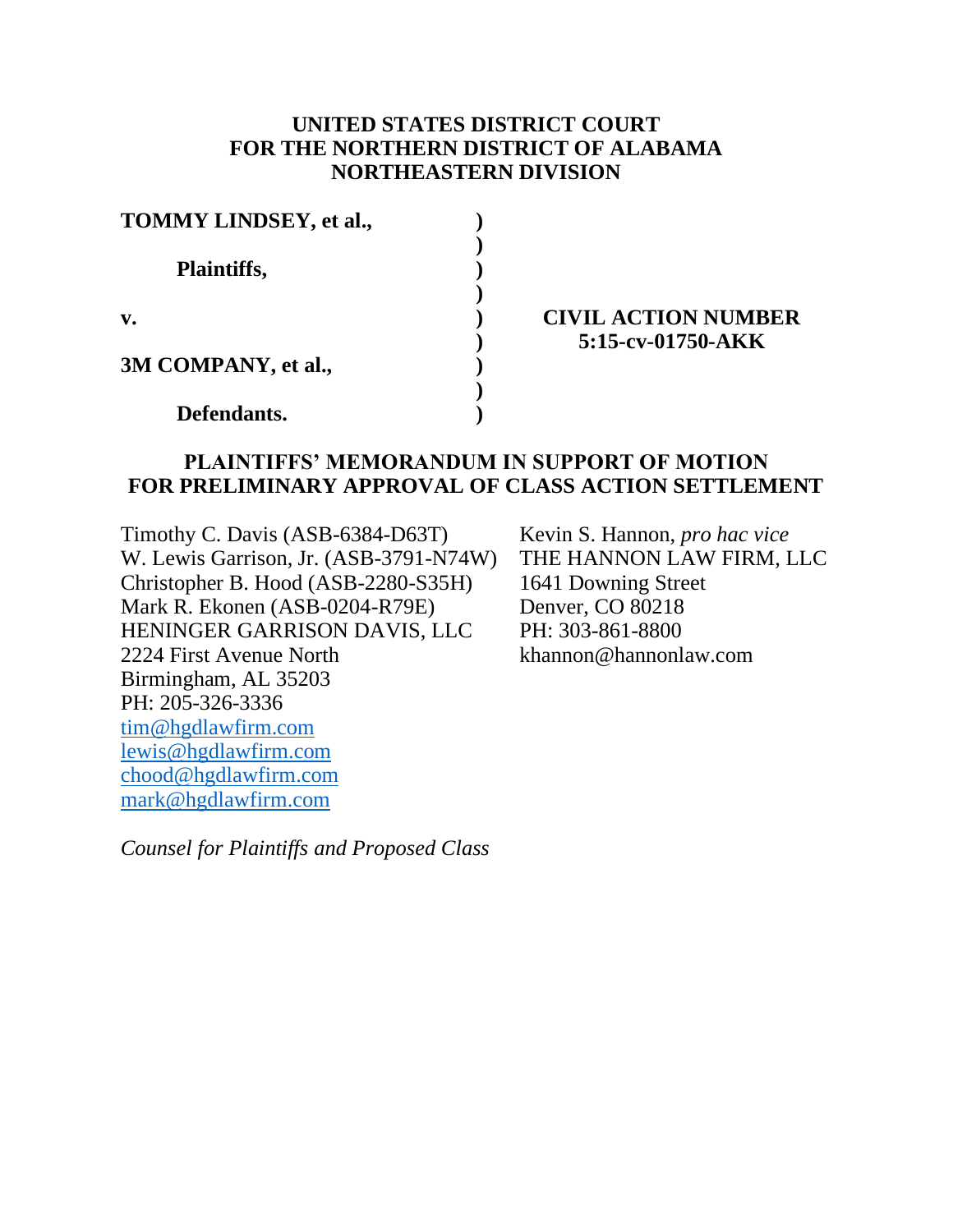## **TABLE OF CONTENTS**

| I.              |                                                                                                                                                          |
|-----------------|----------------------------------------------------------------------------------------------------------------------------------------------------------|
| H.              |                                                                                                                                                          |
|                 |                                                                                                                                                          |
|                 |                                                                                                                                                          |
| V.              |                                                                                                                                                          |
|                 | VI. PRELIMINARY APPROVAL OF THE SETTLEMENT IS WARRANTED.<br>12                                                                                           |
| A.              |                                                                                                                                                          |
| <b>B.</b>       |                                                                                                                                                          |
|                 |                                                                                                                                                          |
|                 | 2. The range of possible recovery and the point on or below the range of<br>possible recovery at which a settlement is fair, adequate and reasonable. 16 |
|                 |                                                                                                                                                          |
|                 | 4. The substance and amount of opposition to the Settlement20                                                                                            |
|                 | 5. The stage of proceedings at which the Settlement was achieved. 20                                                                                     |
|                 | SETTLEMENT CLASSES SHOULD BE CONDITIONALLY<br><b>VII.THE</b>                                                                                             |
| A.              |                                                                                                                                                          |
| <b>B.</b>       |                                                                                                                                                          |
| $\mathcal{C}$ . |                                                                                                                                                          |
|                 |                                                                                                                                                          |
|                 | Managing the Claims of Class Members as a Class Action under Fed. R.<br>2.<br>Civ. P. 23 Is Superior to Other Methods of Case Management32               |
| VIII.           | THE COURT SHOULD APPROVE THE PROPOSED NOTICE TO                                                                                                          |
|                 |                                                                                                                                                          |
|                 |                                                                                                                                                          |
|                 |                                                                                                                                                          |
|                 |                                                                                                                                                          |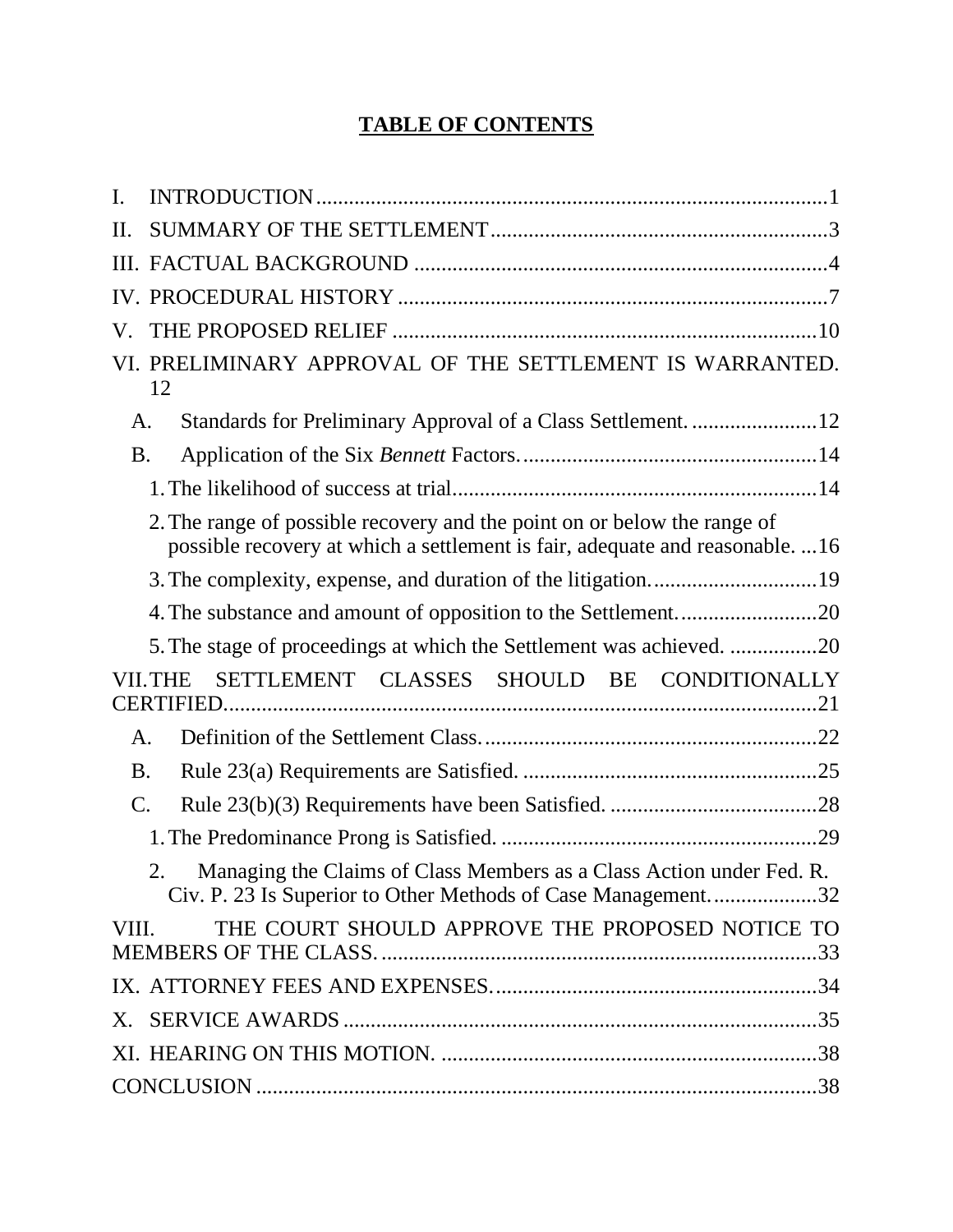### **I. INTRODUCTION**

Plaintiffs are customers of the West Morgan-East Lawrence Water and Sewer Authority ("WMEL" or "Authority"), and they seek to represent two subclasses of similarly situated absent plaintiffs: those who purchased water originating from WMEL and those who owned or resided in a household that received water originating from WMEL. Plaintiffs filed this lawsuit seeking compensation from the Defendants for the pollution of their drinking water source, the Tennessee River, by Defendants' discharges of certain per- and polyfluoroalkyl substances ("PFAS"), including perfluorooctanoic acid ("PFOA") and perfluorooctanesulfonate ("PFOS").

Plaintiffs have reached a proposed settlement with the defendants in this litigation—3M Company ("3M"), Dyneon, LLC ("Dyneon"), and Daikin America, Inc. ("DAI"), (collectively, the "Defendants")—that is fair, adequate, and reasonable. Accordingly, Plaintiffs seek preliminary approval of this proposed class settlement from the Court. The settlement requires the Defendants to pay the class \$12,000,000.00 as restitution for certain monies paid for contaminated water as well as for all other claims released in the proposed Settlement Agreement ("Settlement") attached to this motion as Exhibit 1. Additionally, 3M will pay for half of the costs to (1) notify the class members of the Settlement and (2) to administer the Settlement. This relief is on top of the relief previously obtained from Defendants in this litigation, which WMEL utilized to install a granular activated carbon (GAC)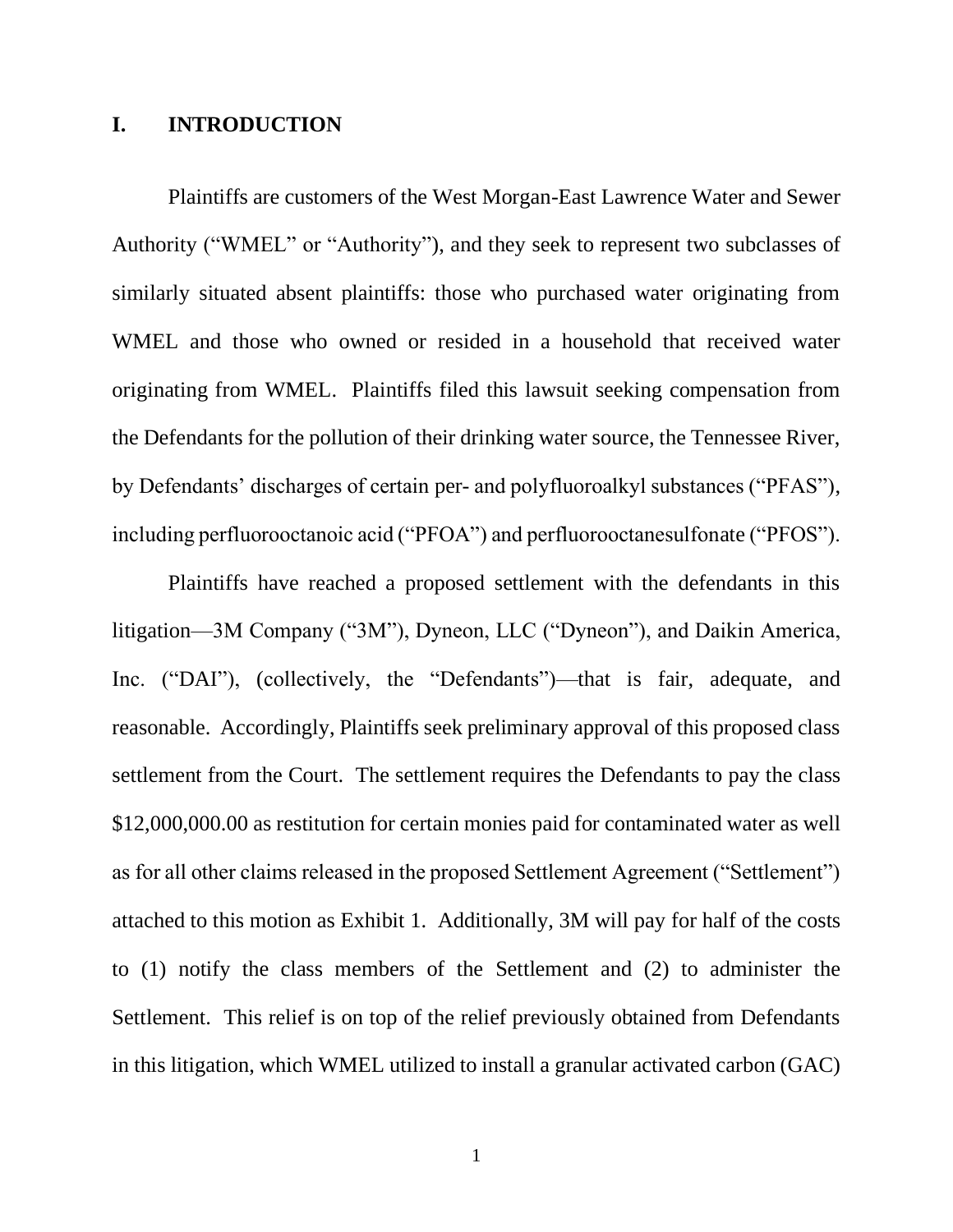filtration system that became effective on September 29, 2016 and has been operating since that date to remove PFAS to a level below applicable federal and Alabama regulatory advisories. WMEL also will utilize relief obtained in this litigation to replace the GAC filtration system with a reverse osmosis (RO) system. Once installed, the RO system will continue the GAC system performance, and improve upon it. The RO system came online in May of this year (2021), *see* Exhibit 2, attached hereto, and it is the most advanced water filtration available to WMEL. It has been tested against 29 different PFAS compounds and removes all of them. As installed at WMEL, the RO system is expected to have a fifty-year lifespan.

In exchange for the described payments from Defendants, the members of the Class will resolve their claims against the Defendants as set forth in the Consolidated Individual and Class Action Complaint (Doc. 175), and will release the Defendants for certain individual and class claims in accordance with the terms of the Settlement Agreement. The Settlement will preserve the rights of the members of the Class to assert claims against the Defendants for manifest bodily injuries or illnesses and any mental anguish resulting from such manifest injuries or illnesses, as well as for property damage claims arising out of or related to the application of PFAScontaining biosolids on property owned by a Class Member.

Plaintiffs have moved for conditional certification of the Class and preliminary approval of the proposed Settlement as the first step in the settlement approval process. If, after reviewing the Settlement under the standards of Rule

2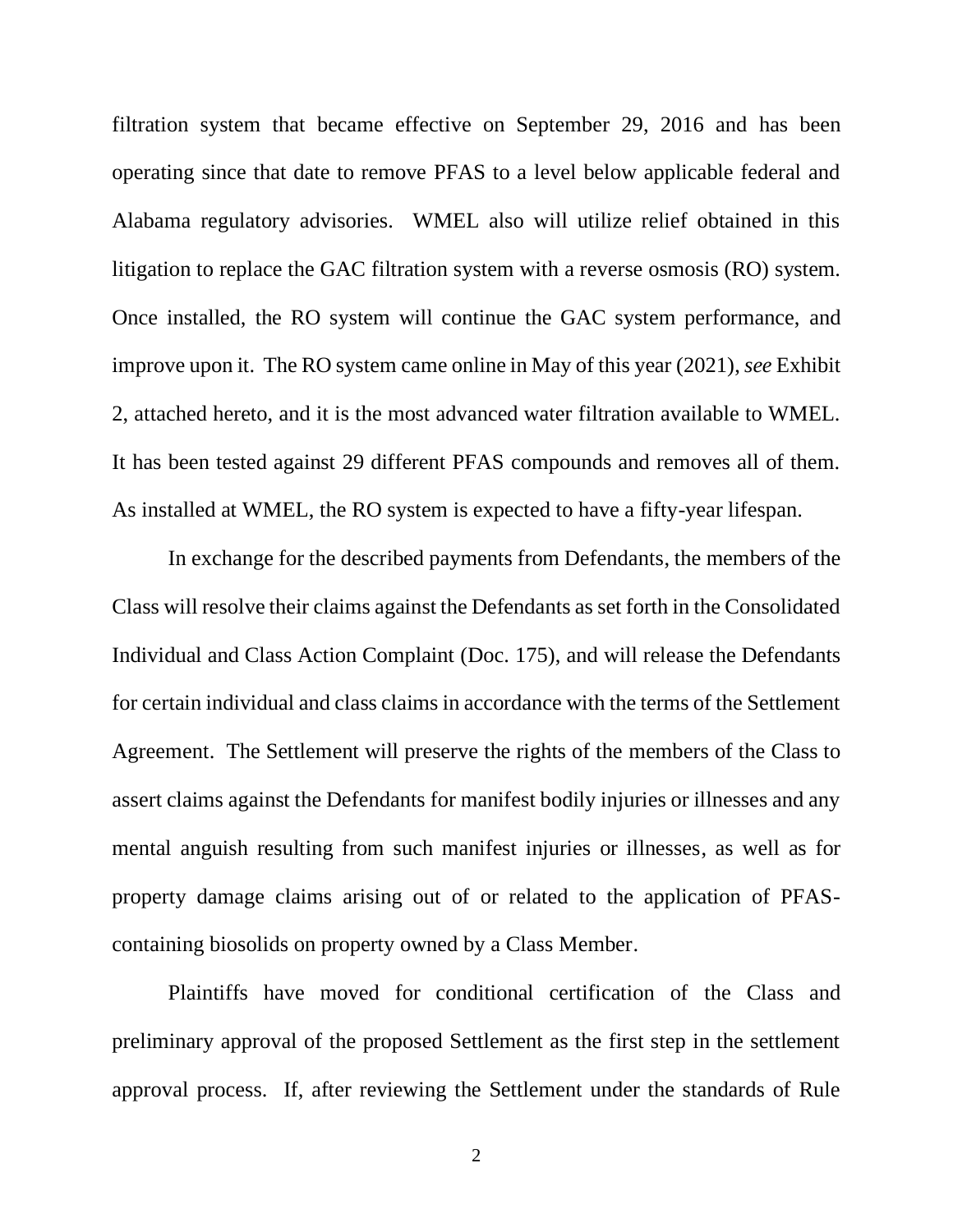23(e) of the Federal Rules of Civil Procedure, the Court preliminarily approves the Settlement, Class Counsel will provide notice of the terms of the Settlement to the Class Members in a form that the Court approves. After it allows reasonable time for notice, the Court would hold a fairness hearing to consider the terms of the Settlement in detail and any objections or other comments that Members of the Class may submit to the Court. Accordingly, Plaintiffs ask the Court to: (1) conditionally certify the Class for settlement purposes; (2) preliminarily approve the Settlement under Rule 23(e); (3) approve the proposed Notice Plan and form of the Class Notice; (4) set a timeline for notice, Settlement objections, and other events; and (5) schedule a fairness hearing to finally approve the Settlement.

#### **II. SUMMARY OF THE SETTLEMENT**

The Settlement creates a common fund of 12 million dollars to compensate ratepayers, household members, and household owners for potable water containing PFAS distributed to their households by five water utilities over a three-year period. The ratepayers, or "Ratepayer Subclass," will receive 6.415 million dollars on a pro rata basis (adjusted by a minimum and cap) for their payments for that water, and the other class members will receive a pro rata share of 1 million dollars, based on the number of claims made and subject to a cap.

There are 17,112 residential water customer accounts for which ratepayer claims would be paid. *See* Exhibit 3 at Table 1. The other class members, the "Resident Subclass," are estimated to number approximately 26,000 based on

3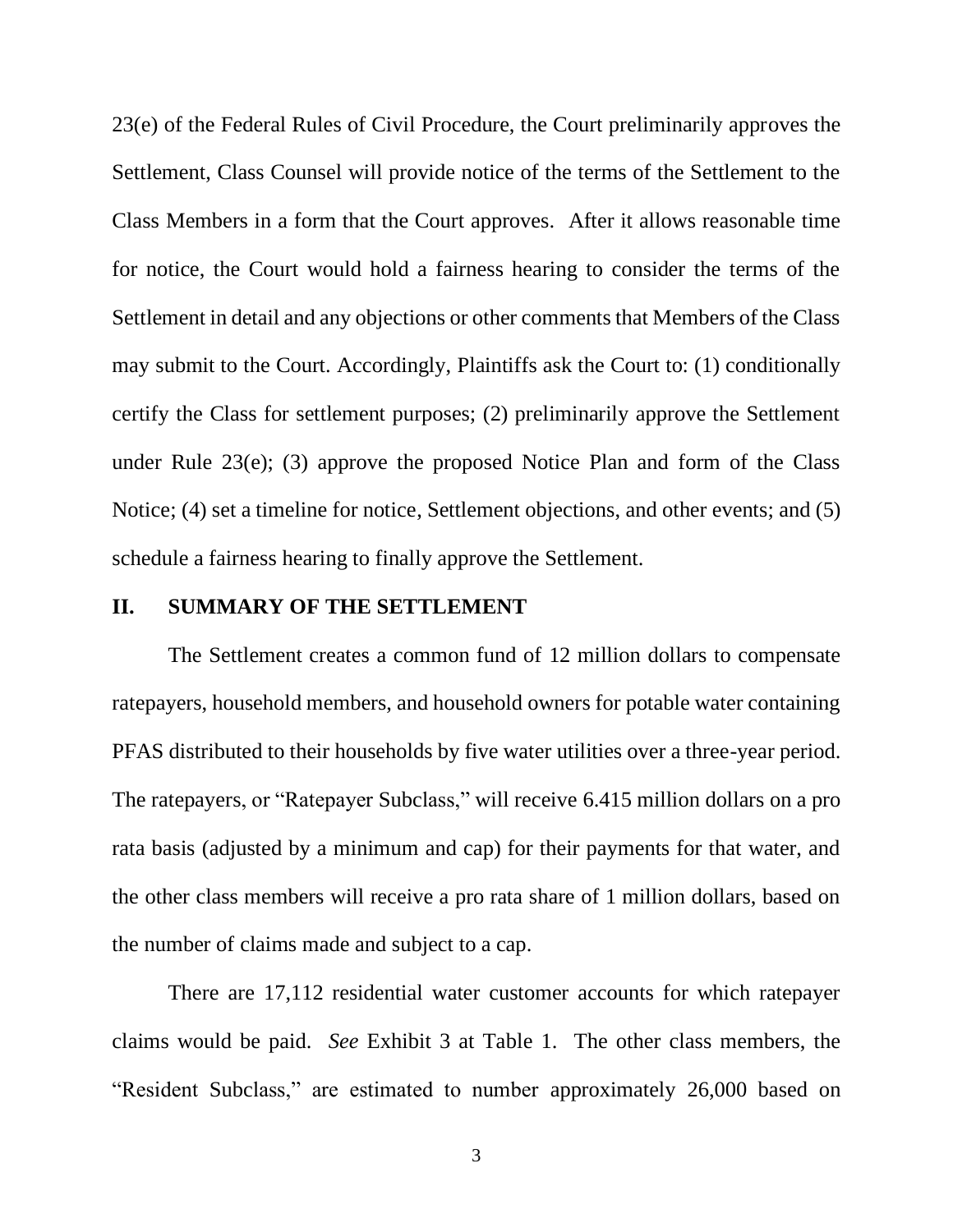household census data from Morgan County and Lawrence County, the two counties primarily served by the five water utilities.

Class Counsel, if approved, would seek a fee of thirty percent of the common fund (3.6 million dollars). Expenses which may be reimbursable to Class Counsel are no more than \$900,000. Costs of notice and administration are estimated at \$170,000, and any surplus would be distributed on a pro rata basis to the estimated 77 percent of ratepayers whose payments from the Settlement are not capped and are not minimum payments. An effective notice plan would be commenced promptly after preliminary approval. Exhibit 4. The form of notice is Exhibit 5.

 A schedule for Class Counsel's motion for an award of fees and costs, notice, Resident Class claims, opt outs and objections, hearings, and all related events are proposed at the end of this Motion.

#### **III. FACTUAL BACKGROUND**

3M began producing products containing or using PFOS and PFOA in the 1950s.<sup>1</sup> 3M produced or used PFOS in its manufacturing processes in Decatur for a number of years before it phased out of the chemistry in 2002.<sup>2</sup> 3M produced or

<sup>&</sup>lt;sup>1</sup> *See* November 30, 2007 Report on the Manufacture, Use, and Releases of PFCs at the 3M Cottage Grove Facility (3M\_MN00066600, at -6604) (Doc. 202- 29).

<sup>2</sup> *See*, *e.g.*, January 30, 2009 Letter to the EPA (3M\_MN01362000, -2002) (Doc. 202-31) (noting that the chemical plant manufactured materials using the PFOS chemistry for use as protective treatment for carpets, papers and textiles).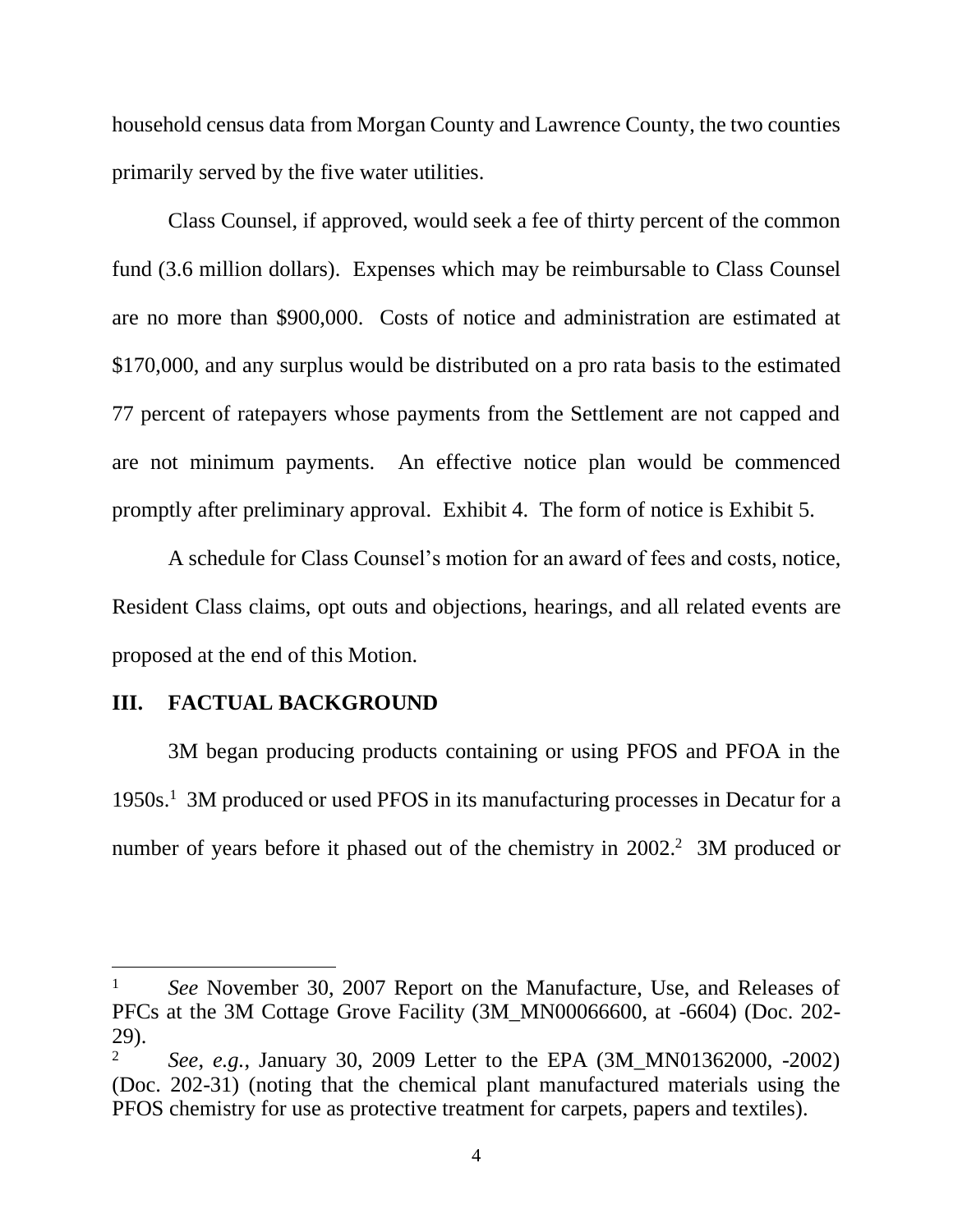used PFOA in its manufacturing processes in Decatur from 1998-2000.<sup>3</sup> PFAS and related chemicals were discharged from 3M's property into Bakers Creek, a tributary to the Tennessee River.<sup>4</sup> 3M also applied PFAS-containing sludge from its on-site wastewater treatment plant by means of subsurface injection in a 575-acre area designated as the "sludge incorporation area."<sup>5</sup>

Dyneon was formed in 1997 upon the merger of 3M's fluoroelastomer business with the German company, Hoescht.<sup>6</sup> In 1999, 3M purchased Dyneon from Hoescht. 7 In 1998, Dyneon built its own facility on the southern portion of the 3M Decatur site for production of fluoroelastomers.<sup>8</sup> Full-scale production of PFOA began at 3M Decatur in 1999.<sup>9</sup> PFAS from Dyneon's operations also contributed to the PFAS discharge into Bakers Creek and the Tennessee River.<sup>10</sup>

In 1991, 3M sold a portion of the 3M sludge incorporation area to DAI as the site for construction of a new DAI fluorochemical plant. Initial construction of the

<sup>3</sup> *See id*. (noting that the chemical plant also produced ammonium perfluorooctanoate, which is the ammonium salt of PFOA).

<sup>4</sup> *See* Doc. 202-30, at -6639-45.

<sup>5</sup> *Id*., at -6641.

<sup>6</sup> *See* 3M Decatur Plant, [https://www.3m.com/3M/en\\_US/plant-locations](https://www.3m.com/3M/en_US/plant-locations-us/decatur/)[us/decatur/,](https://www.3m.com/3M/en_US/plant-locations-us/decatur/) last accessed November 22, 2019.

*<sup>7</sup> See id.*

<sup>8</sup> *See* 3M Decatur Plant, [https://www.3m.com/3M/en\\_US/plant-locations](https://www.3m.com/3M/en_US/plant-locations-us/decatur/)[us/decatur/,](https://www.3m.com/3M/en_US/plant-locations-us/decatur/) last accessed November 22, 2019.

Declaration of Larry Neal, Doc. 92-8 at ¶11.

<sup>10</sup> *See* January 30, 1999 Letter from 3M to EPA (3M\_MN01105042, at -5042) (noting that 3M and Dyneon "share many operations, including on-site treatment and direct discharge of process wastewater") (Doc. 202-35).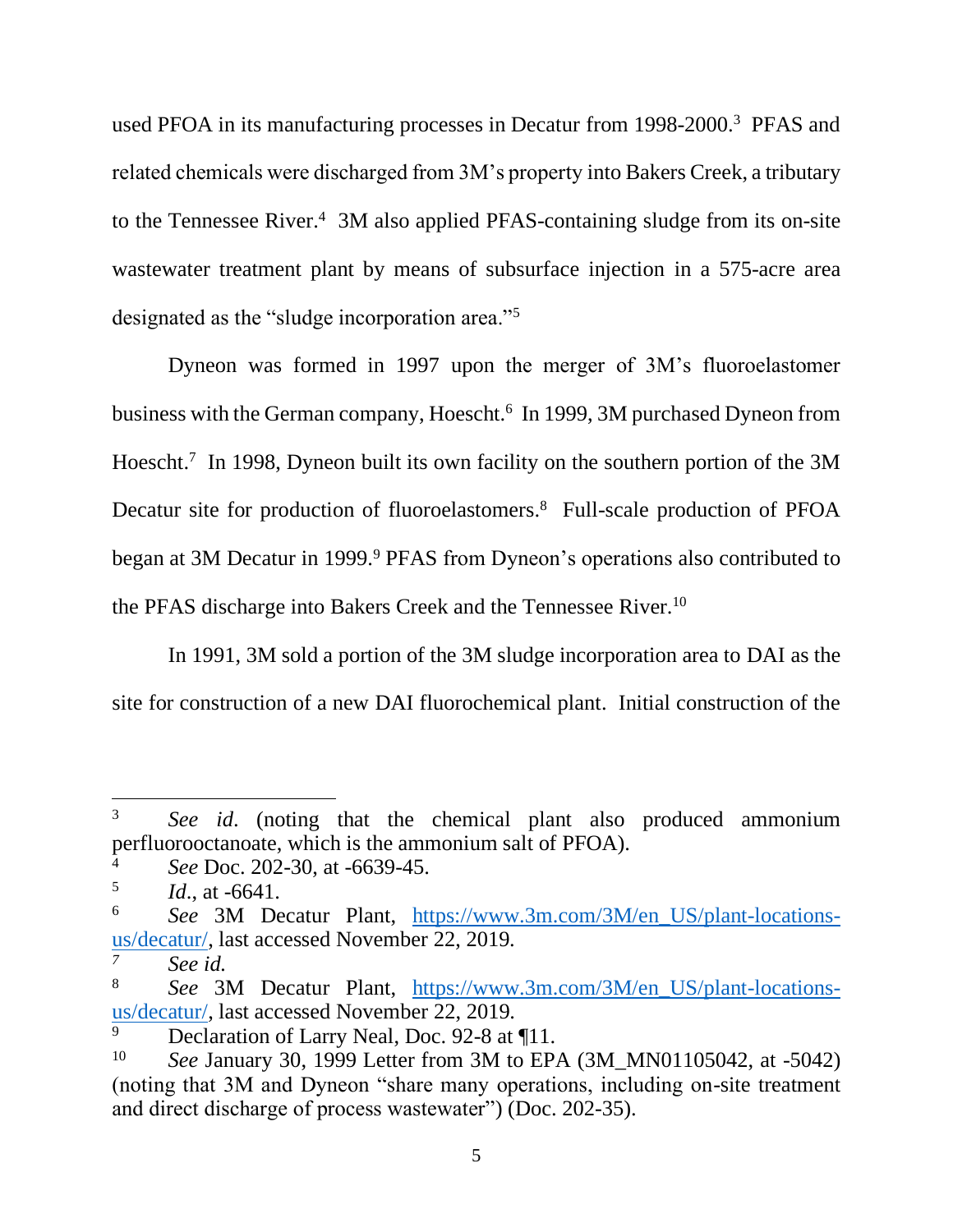DAI plant was completed in 1993, with fluoropolymer manufacturing operations beginning in early 1994. From 1994 to 2011, DAI purchased PFOA for use in the manufacture of certain fluoropolymers.<sup>11</sup> Stormwater runoff from DAI's property has contained comparatively low volumes of PFOA and PFOS.<sup>12</sup> DAI never made, used, or sold PFOS.

Based, in part, on the presence of PFAS in the Tennessee River caused by Defendants' discharges, ADEM has placed Wheeler Reservoir from 5 miles upstream of Elk River to the Joe Wheeler Dam on the state's list of impaired waters.<sup>13</sup> This includes the location where WMEL takes water from the Tennessee River to treat and provide to its customers, including the adjacent water utilities which distribute WMEL water to their customers.<sup>14</sup>

The Tennessee River is the sole source of raw water for WMEL.<sup>15</sup> WMEL's intake is located on the Tennessee River downstream from each of the Defendants' Decatur facilities.<sup>16</sup> The water that reaches the intake on the Tennessee River contains trace amounts of PFAS.<sup>17</sup> There is a single intake from the Tennessee River

<sup>&</sup>lt;sup>11</sup> Declaration of Larry Neal, Doc. 92-8 at ¶12.

<sup>&</sup>lt;sup>12</sup> Declaration of Ralph Werling, Doc. 92-9 at  $\P$ 7.

<sup>13</sup> *See* 2014 Alabama § 303(d) List (relying on data from 2008-2012); 2016 Alabama § 303(d) List; 2018 Alabama § 303(d) List. ADEM, <http://www.adem.state.al.us/programs/water/303d.cnt> (last accessed November 21, 2019).

<sup>14</sup> *See id*.

<sup>&</sup>lt;sup>15</sup> Pate Affidavit at  $\P$  3 (Doc. 202-36).

<sup>16</sup> *See id*. at ¶¶ 5, 7.

<sup>17</sup> *See*, *e.g.*, January 2008 Report at -6699, -6711, -6757, -6767, -6774, -6868-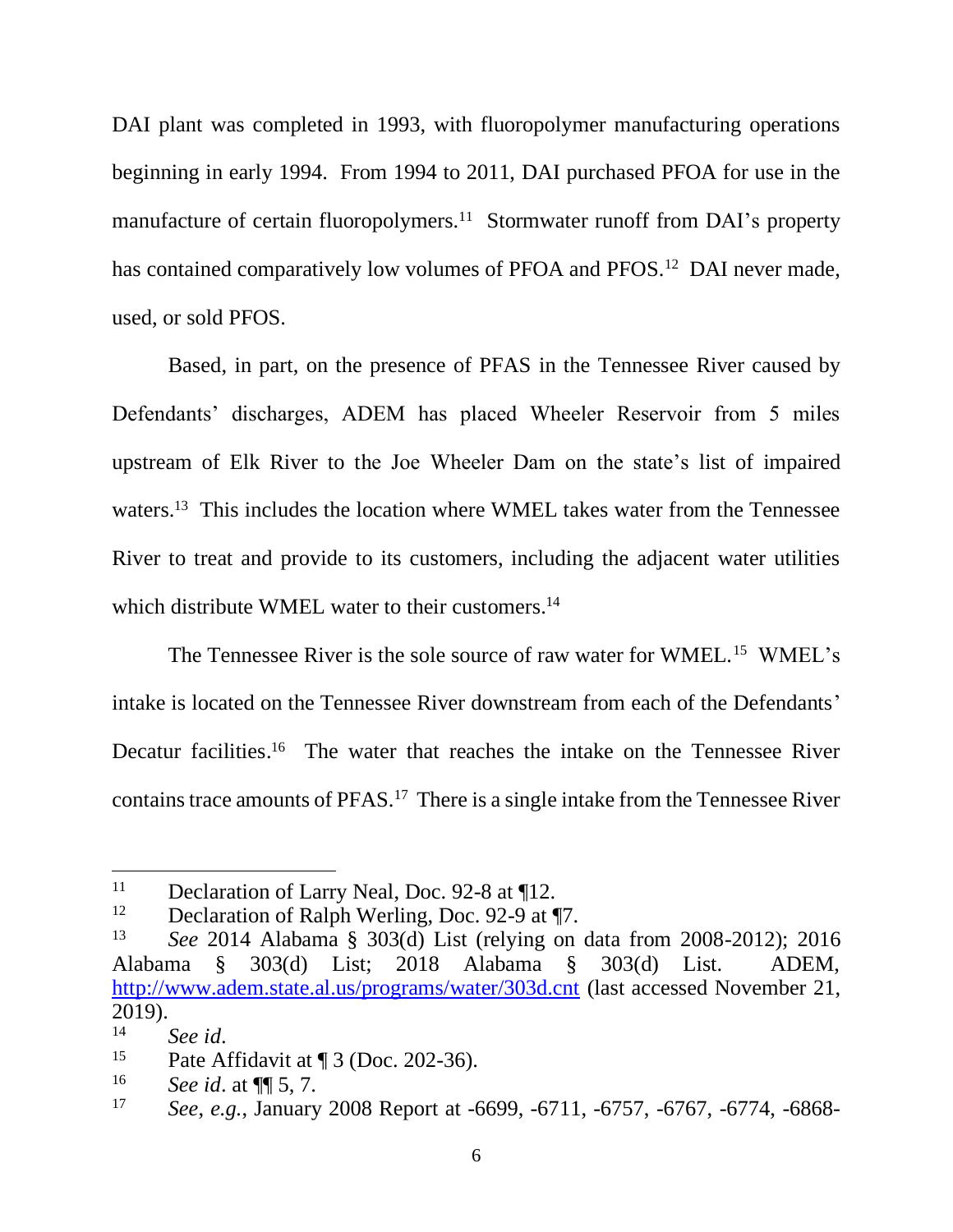at the Hames WTP for the entire WMEL distribution system.<sup>18</sup> WMEL's intake takes in Tennessee River water containing PFAS and distributes it through a single water treatment system to all customers and properties. Water taken in from the Tennessee River and distributed to customers was tested for PFAS and found to contain PFOA, PFOS, and other PFAS compounds.<sup>19</sup> Before WMEL installed a GAC filtration system in September of  $2016$ ,<sup>20</sup> the PFAS content of the Tennessee River at the WMEL intake was delivered to WMEL customers and adjacent utilities.<sup>21</sup> After the GAC filtration system was installed, longer chain PFAS, such as PFOA and PFOS, were substantially filtered before distribution to all customers (both direct and indirect) and properties, but some shorter chained PFAS, including PFBS and PFBA, were not completely removed at all times.<sup>22</sup>

### **IV. PROCEDURAL HISTORY**

On October 5, 2015, Plaintiffs filed an Individual and Class Action Complaint

("Complaint") against 3M, Dyneon, and DAI. *See* Doc. 1.<sup>23</sup> Plaintiffs alleged that

<sup>69 (</sup>noting that customers of WMEL had "the highest municipal contact doses") (Doc. 202-30).

<sup>&</sup>lt;sup>18</sup> Pate Affidavit at  $\P$  4 (Doc. 202-36).<br><sup>19</sup> *Id.* at  $\P$  5

*Id.* at **1** 5.

<sup>&</sup>lt;sup>20</sup> WMEL imposed a usage surcharge on customers of one dime per 1,000 (one thousand) gallons to help defray the expense of replacing the GAC contactors. *Id*. at ¶ 12.

<sup>&</sup>lt;sup>21</sup> *Id.* at  $\P\P$  7, 11.

<sup>&</sup>lt;sup>22</sup> *Id.* at ¶ 8.

<sup>23</sup> WMEL was also a Plaintiff in this initial lawsuit.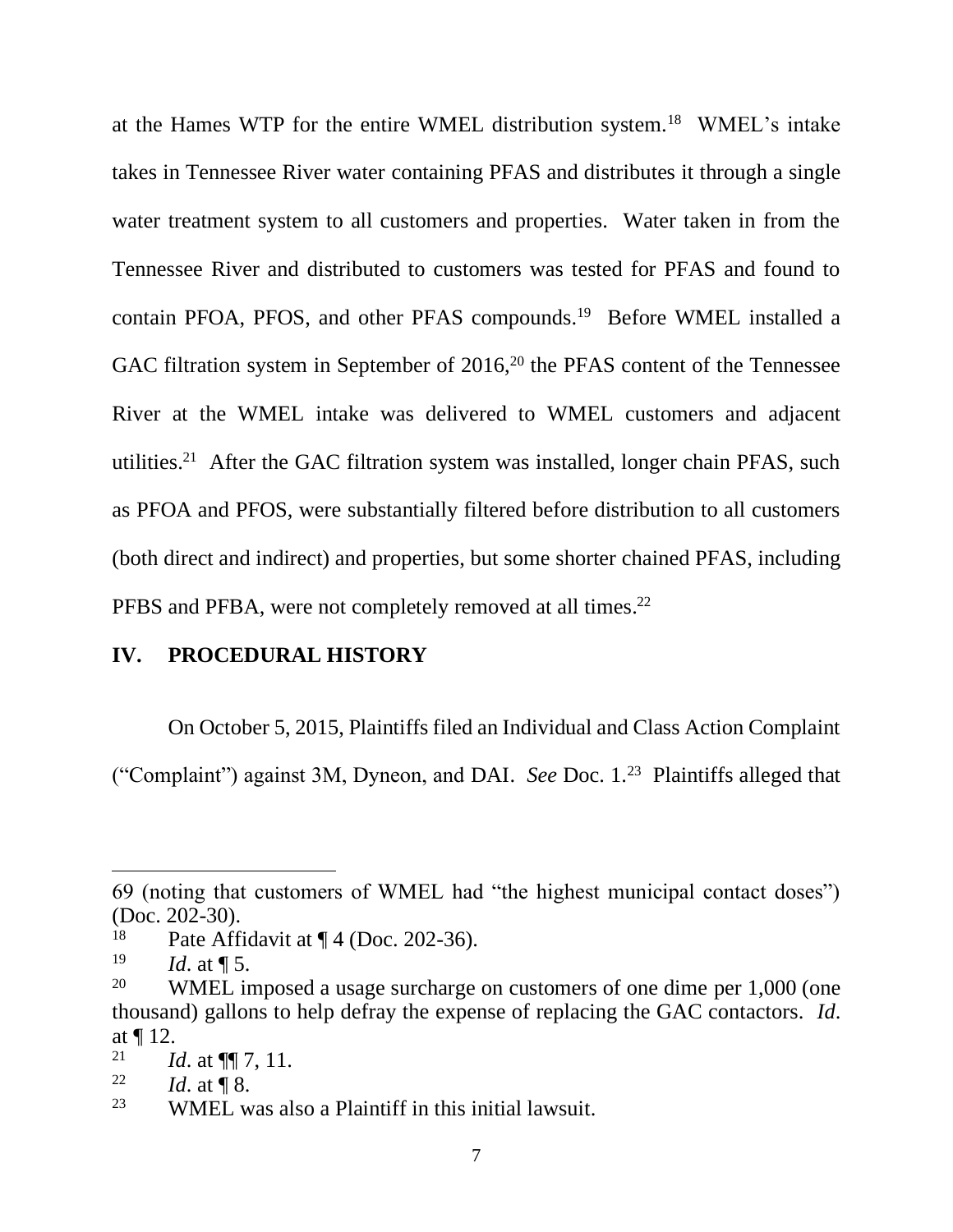the drinking water supply of the Authority contains toxic chemicals, including PFOA and PFOS, as a result of the discharges of these chemicals from Defendants' manufacturing plants in Decatur, Alabama. For their class claims, the Plaintiffs requested injunctive relief and also sought compensatory damages. Prior to and after filing their original Complaint, Plaintiffs spent considerable time and resources evaluating the facts and law involved in this case. Extensive discovery has been conducted in this case. Plaintiffs have reviewed millions of pages of documents produced by the Defendants. Depositions of representatives of all parties have been taken. Expert reports have been filed by both sides. And many expert depositions have been taken.

On November 17, 2016, Plaintiffs sought approval of a *pro tanto* settlement of the class claims against DAI. *See* Doc. 73. Under the terms of the proposed settlement agreement, DAI agreed to fund the installation of a GAC system at WMEL and pay \$450,000.00 in monetary compensation to the members of the proposed class. *See* Doc. 74 at 10-12. On February 24, 2017, this Court conditionally certified a class and preliminarily approved of the terms of the *pro tanto* settlement with DAI. *See* Doc. 79. After holding a fairness hearing and overruling objections, this Court entered an Order granting final approval of the *pro tanto* settlement on May 10, 2017. *See* Doc. 98. Shortly thereafter, the objectors filed a notice that they were appealing this Court's certification and final approval to the Eleventh Circuit. *See* Doc. 101. Over a year later, the Eleventh Circuit issued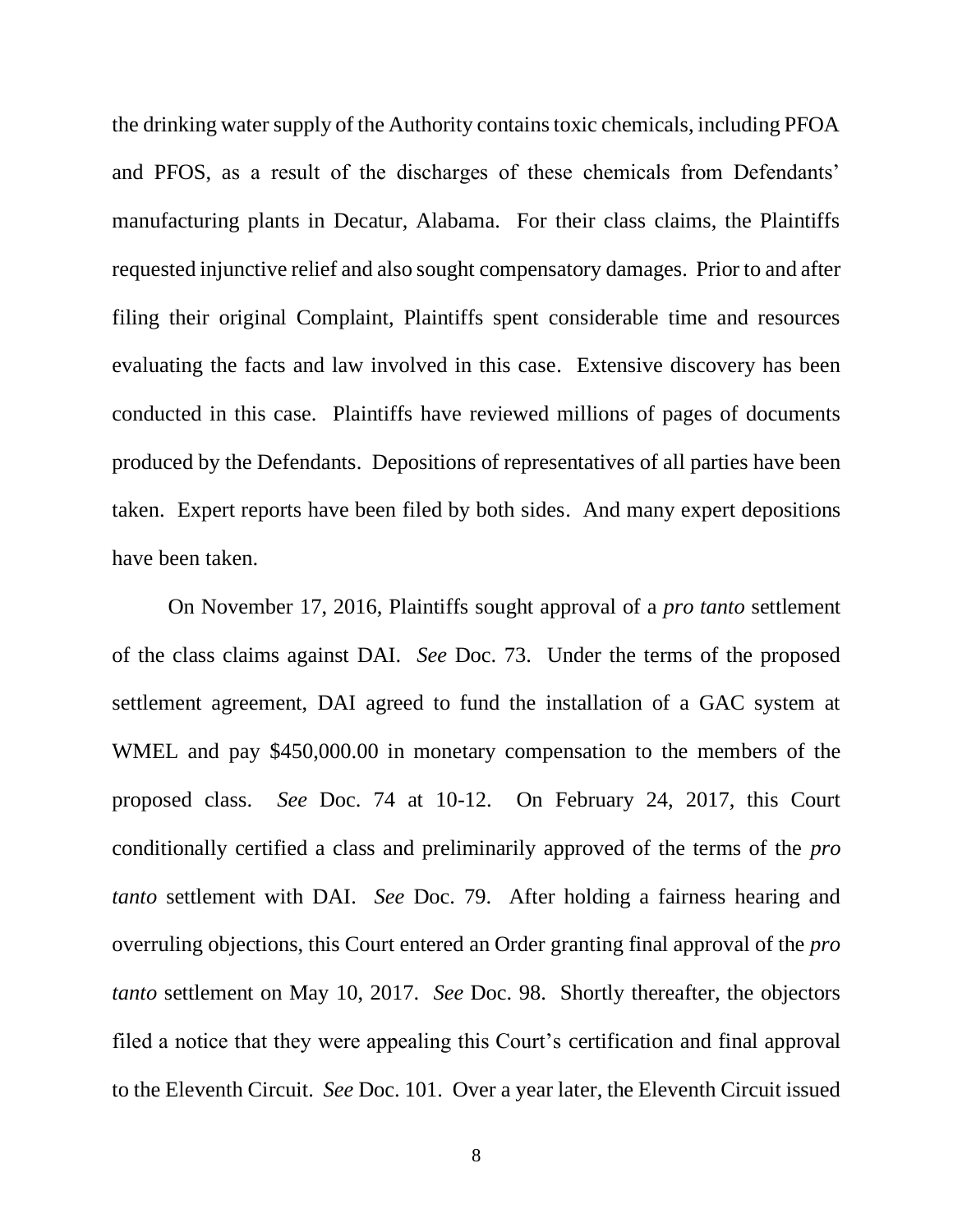an order vacating the certification of the class and reversing approval of the settlement. *See* Doc. 133. In response to the issues noted by the Eleventh Circuit, current counsel filed their notice of appearance on behalf of the individual Plaintiffs (Tommy Lindsey, Lanette Lindsey, and Larry Watkins) on July 17, 2018. *See* Doc. 138.

After subsequently reaching an agreement to settle its claims individually as to DAI, WMEL filed a joint motion to dismiss its claims against DAI on July 17, 2018. *See* Doc. 137. This Court granted WMEL's motion on November 21, 2018. *See* Doc. 164. Later, after reaching an agreement to settle its claims against the remaining Defendants, WMEL filed a joint stipulation of dismissal, dismissing its claims against 3M and Dyneon on May 10, 2019. *See* Doc. 177. This Court entered an order dismissing WMEL's claims against 3M and Dyneon. *See* Doc. 180. At this point, WMEL's claims against all Defendants have been settled and dismissed.

On May 6, 2019, Plaintiffs filed an amended complaint, styled their Consolidated Individual and Class Action Complaint ("Consolidated Complaint"), against the Defendants. *See* Doc. 175. While DAI filed an answer to the Consolidated Complaint (Doc. 183), 3M and Dyneon filed both an answer as to part of Plaintiffs' Consolidated Complaint (Doc. 182) and a motion to dismiss other parts of Plaintiffs' Consolidated Complaint on June 3, 2019 (Doc. 184). This Court subsequently granted 3M and Dyneon's motion to dismiss as to Plaintiffs' trespass claim and remedy claims for diagnostic testing. Doc. 224.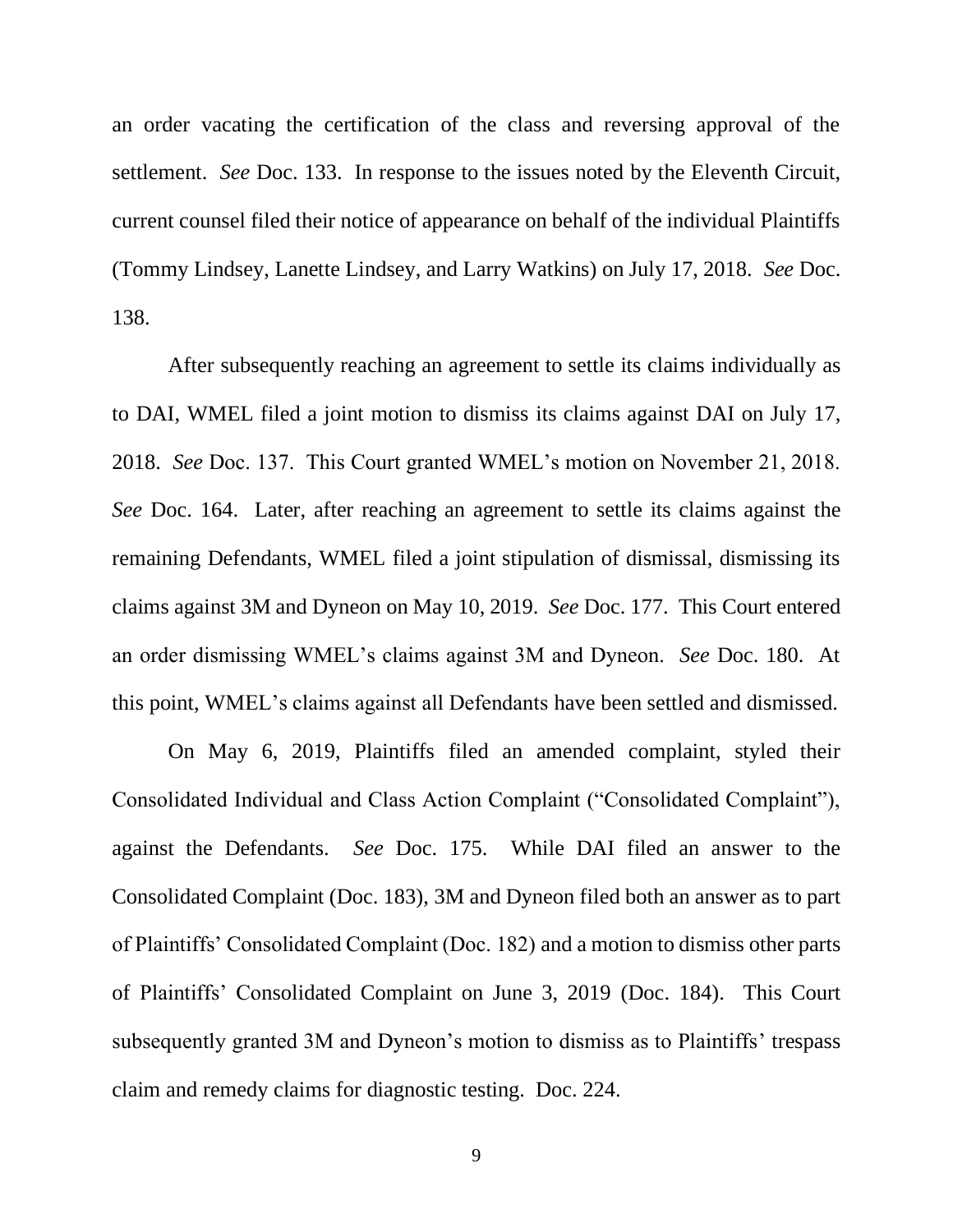On December 3, 2019, Plaintiffs filed a motion to certify a class (Doc. 202), which the Defendants opposed. *See* Docs. 205, 206. 3M and Dyneon filed a motion for summary judgment (Doc. 225) which Plaintiffs opposed (Docs. 230). DAI also filed a motion for summary judgment (Doc. 241), but the Parties reached a settlement on Plaintiffs' claims prior to Plaintiffs filing a response.

#### **V. THE PROPOSED RELIEF**

The proposed Settlement provides substantial benefits to the Class. The Defendants have collectively agreed to make settlement payments of \$12,000,000 (Twelve Million Dollars) to the Class. Defendant 3M, in addition, has agreed to pay a specified percentage of the reasonable costs of settlement notice and administration. These payments will compensate those members of the Class who either paid for water contaminated with PFAS during the class period or who owned or resided for at least six months at a home which received water contaminated with PFAS during the class period.

There are two Subclasses: one for residential ratepayers, *i.e.*, those who paid for the water, and the other for household members and owners who were not residential ratepayers.

A. Residential ratepayers are proposed to be compensated this way: payments will be made to the named ratepayer for each residential service account

10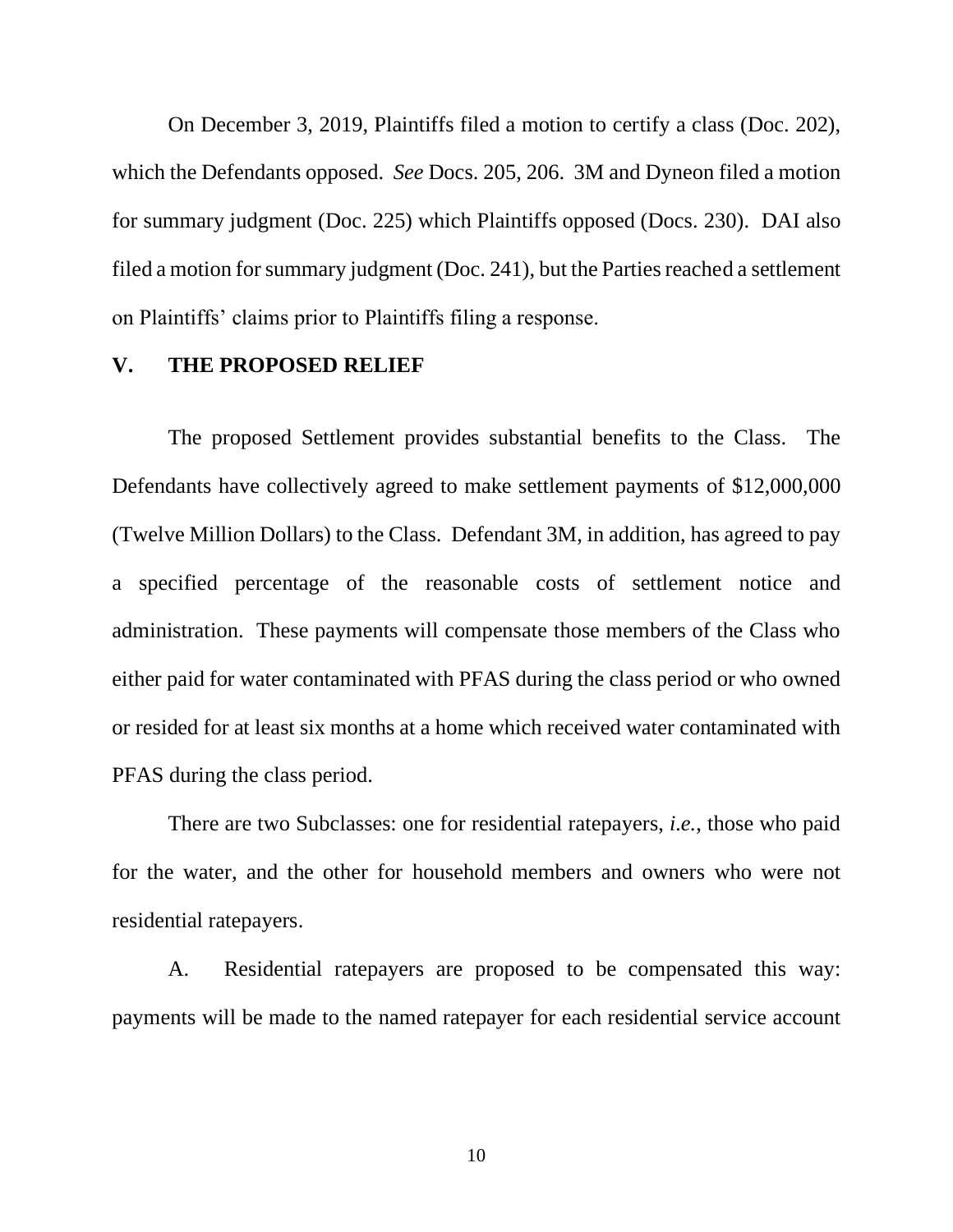in the Ratepayer Subclass.<sup>24</sup> The amount awarded to each account has been calculated as a pro-rated share of the net fund for the Ratepayer Subclass, which is **\$6,415,000 (six million, four-hundred and fifteen thousand dollars)**. The dollar value of payment for each account was calculated as a percent of total payments made for all accounts. This percent then was multiplied by the net fund for the Ratepayer Subclass to determine each account's share of the \$6,415,000, adjusted by a cap of \$745.00 and by a minimum payment of \$50.00. *See* Exhibit 3. The resulting distribution is exhibit 2 of Exhibit 3. This distribution shows the payment for each account. Displayed are the ratepayer's residential water service account number, related name and billing address for the account, and the payment to be made for the account. *Id.* (subject to redaction for public filing).

A small number of ratepayers have a pro rata share of less than \$50.00 (fifty dollars), because their accounts were short-lived or otherwise did not result in much charges. In those instances, the share is increased to \$50.00, which is the minimum award to any member of the Ratepayer Subclass. The number of accounts due this minimum is 1,774, which is about ten percent of all accounts. *See* Exhibit 3 at ¶ 5 & nn.2-3. The number of accounts capped at \$745.00 is 2,221, which is about

<sup>&</sup>lt;sup>24</sup> When two persons are named as ratepayer on the same account (husband and wife for instance), the payment will be made to the persons together as one ratepayer (absent extraordinary circumstances). Likewise, a timely opt-out by one person on a two-ratepayer account will operate as an opt out for the Ratepayer Subclass claim for that account.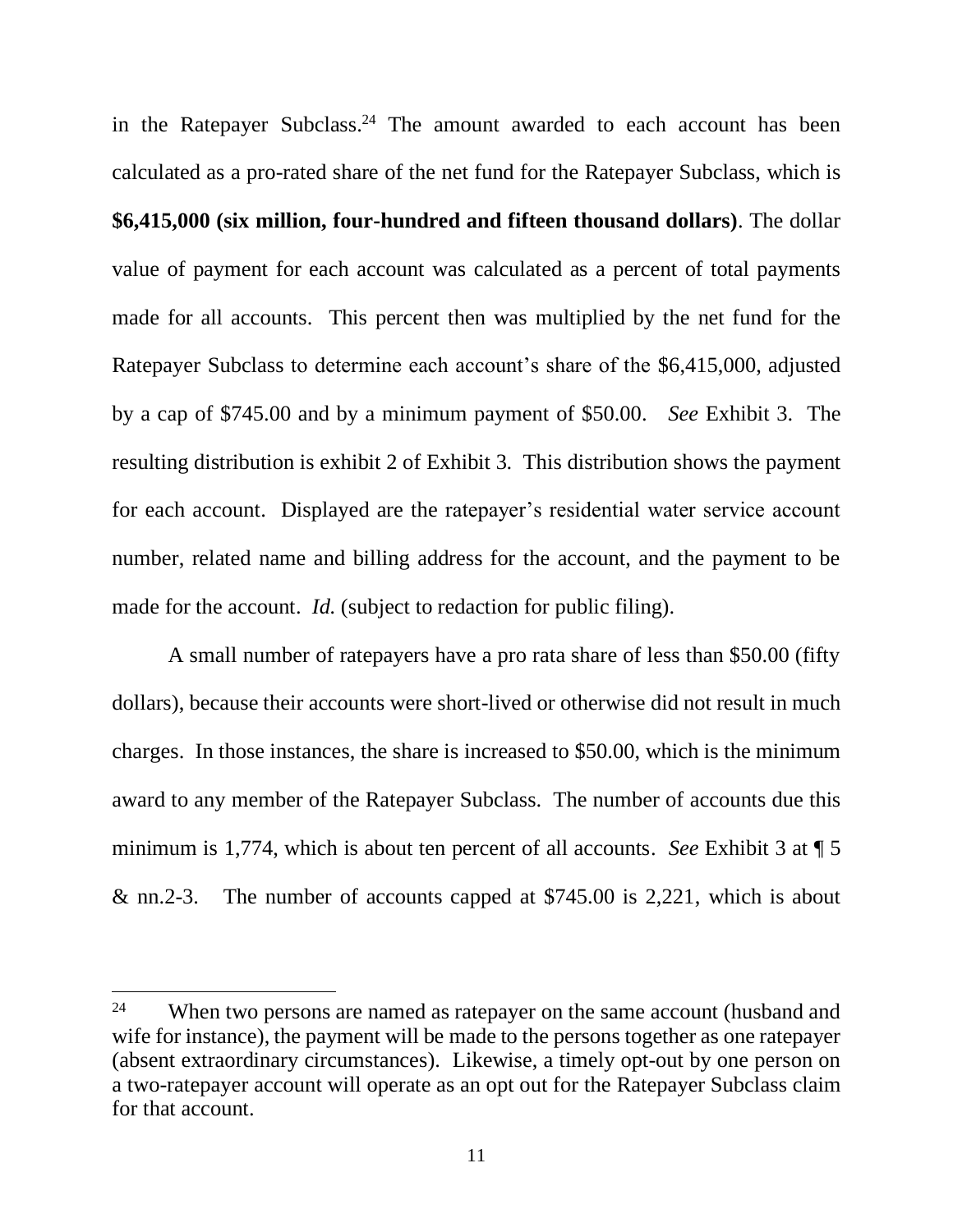thirteen percent of all accounts. *See id.*

B. Resident Subclass Members are proposed to be paid a pro rata share of a total award of **\$1,000,000 (one million dollars)**, based on claims made. This pro rata payment is expected to be between \$50.00 to \$100.00 and is capped at \$100.00. If that cap takes effect, i.e., if too few claims are made and approved for payment to produce a pro rata payment less than \$100.00, the excess (or "surplus") will be distributed on a pro rata basis to the estimated 77 percent of ratepayers whose payments from the Settlement are not capped and are not minimum payments. That also is true of any excess remaining from the reserve for the Class's one-half share of costs for notice and settlement administration. That reserve is \$85,000. The reserve is one half of an estimated reasonable cost for notice and administration of \$170,000. 3M has agreed to pay the other half of the actual and reasonable notice and administration cost.

# **VI. PRELIMINARY APPROVAL OF THE SETTLEMENT IS WARRANTED.**

#### **A. Standards for Preliminary Approval of a Class Settlement.**

When exercising its discretion, pursuant to Rule 23(e), to approve a class settlement, a court should consider the public and judicial policies that strongly favor the settlement of class action lawsuits. *See In re U.S. Oil and Gas Litig.*, 967 F.3d 489, 493 (11th Cir. 1992); *accord Cotton v. Hinton*, 559 F.2d 1326, 1331 (5th Cir.

12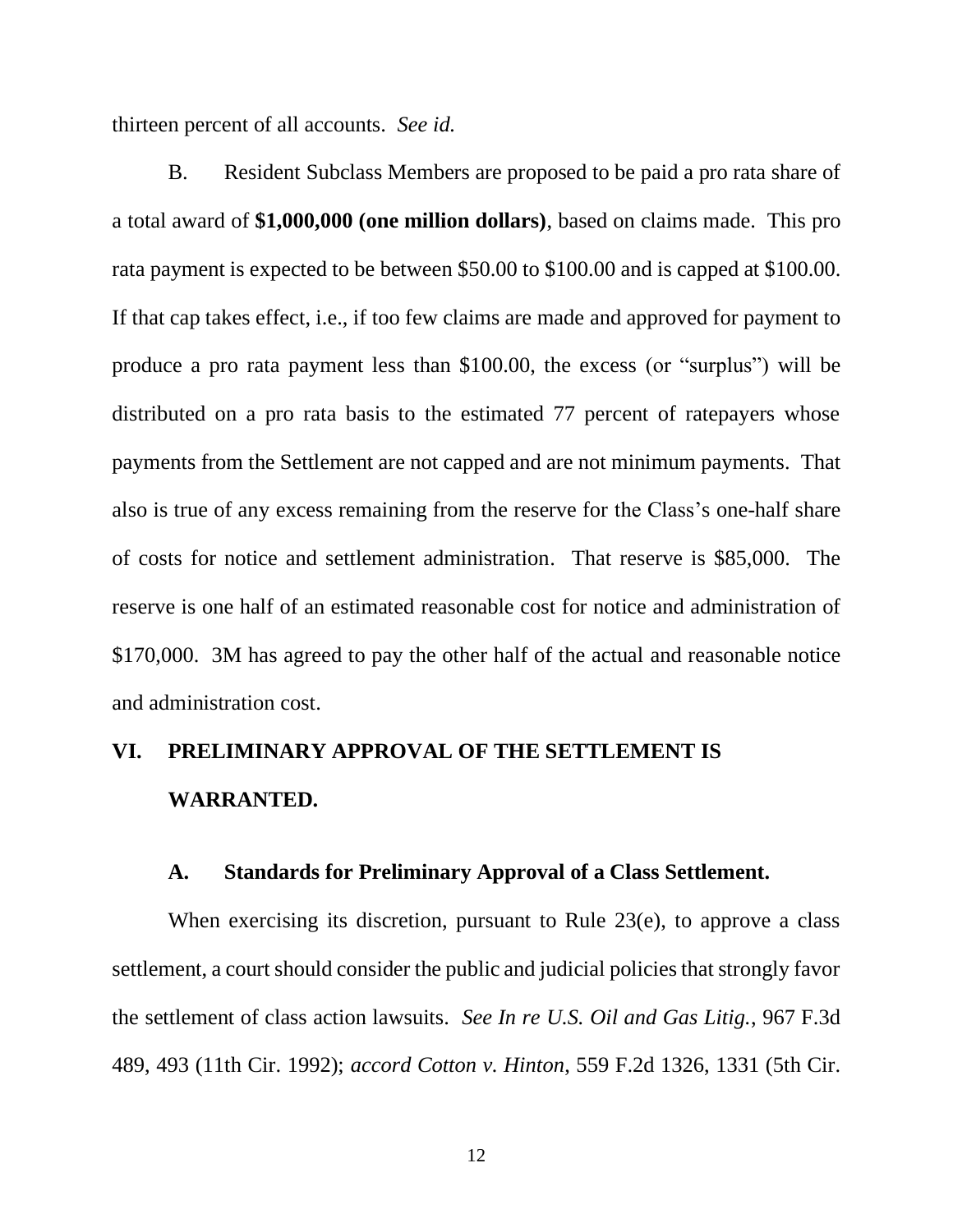1977). "[I]t has been repeatedly recognized that settlements are 'highly favored in the law and will be upheld whenever possible because they are means of amicably resolving doubts and preventing lawsuits.'" *Bennet v. Behring Corp.*, 96 F.R.D. 343, 348 (S.D. Fla. 1982), *aff'd*, 737 F.2d 982 (11th Cir. 1984) (*quoting Miller v. Republic Nat. Life Ins. Co.*, 559 F.2d 426, 428 (5th Cir. 1977)). Settlements in class action cases are also favored because they "conserve judicial resources by avoiding the expense of a complicated and protracted litigation process . . . ." *In re Motorsports Merch. Antitrust Litig.*, 112 F. Supp. 2d 1329, 1333 (N.D. Ga. 2000).

The Eleventh Circuit has instructed that, in examining the fairness, adequacy, and reasonableness of a settlement, a district court should examine several factors, including: "(1) the likelihood of success at trial; (2) the range of possible recovery; (3) the point on or below the range of possible recovery at which a settlement is fair, adequate and reasonable; (4) the complexity, expense and duration of litigation; (5) the substance and amount of opposition to the settlement; and (6) the stage of proceedings at which the settlement was achieved." *In re CP Ships Ltd. Securities Litig.*, 578 F.3d 1306, 1317-18 (11th Cir. 2009) (*quoting Bennett v. Behring Corp.*, 737 F.2d 982, 986 (11th Cir. 1984)). "Thus, the issues that bear upon whether or not to grant preliminary and final approval here are: a) whether the settlement was procured by collusion among the parties or was the result of arms-length and informed bargaining; and b) whether the proposed settlement is fair, adequate and reasonable, applying the six *Bennett* factors." *Lipuma v. American Express Co.*, 406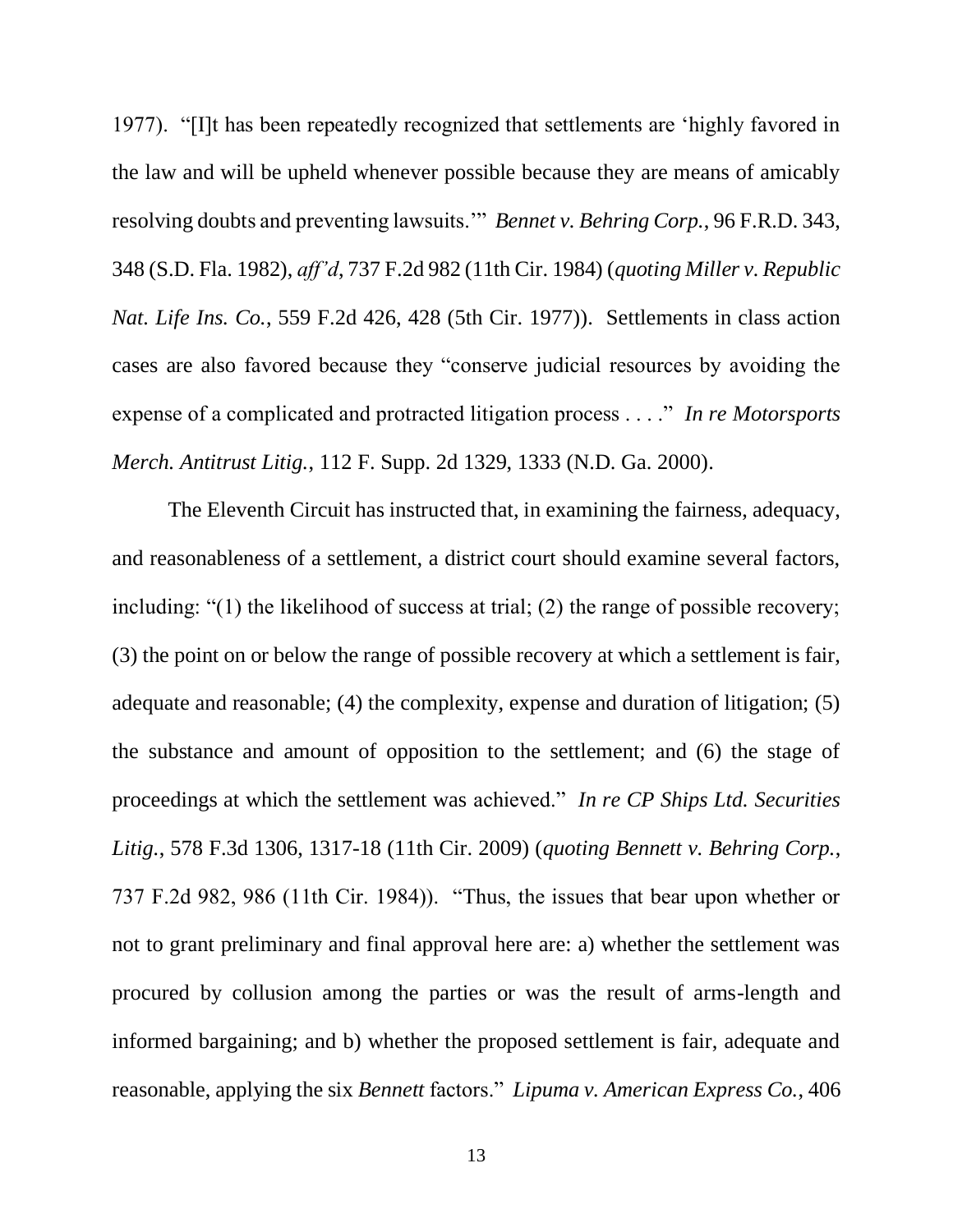F. Supp. 2d 1298, 1315 (S.D. Fla. 2005). The Plaintiffs will address each of these issues in turn.<sup>25</sup>

#### **B. Application of the Six** *Bennett* **Factors.**

#### **1. The likelihood of success at trial.**

"The likelihood of success on the merits is weighed against the amount and form of relief contained in the settlement." *Lipuma*, 406 F. Supp. 2d at 1319. In evaluating this factor, the court should not reach any ultimate conclusions with respect to issues of fact or law involved in the case. "The very uncertainty of outcome in litigation, as well as the avoidance of wasteful litigation and expense, lay behind the Congressional infusion of a power to compromise . . . . [Settlements] could hardly be achieved if the test on hearing for approval means establishing success or failure to a certainty." *Knight v. Alabama*, 469 F. Supp. 2d 1016, 1033 (N.D. Ala. 2006) (*quoting In re Corrugated Container Antitrust Litig.*, 643 F.2d 195, 212 (5th Cir. 1981)).

Risks are inherent in all litigation, particularly a high stakes lawsuit like this

<sup>25</sup> The *Bennett* factors are functionally identical to the newly enacted Fed.R.Civ.P. 23(e) factors: "(A) the class representatives and class counsel have adequately represented the class; (B) the proposal was negotiated at arm's length; (C) the relief provided for the class is adequate, taking into account: (i) the costs, risks, and delay of trial and appeal; (ii) the effectiveness of any proposed method of distributing relief to the class, including the method of processing class-member claims; (iii) the terms of any proposed award of attorney's fees, including timing of payment; and (iv) any agreement required to be identified under Rule 23(e)(3); and (D) the proposal treats class members equitably relative to each other."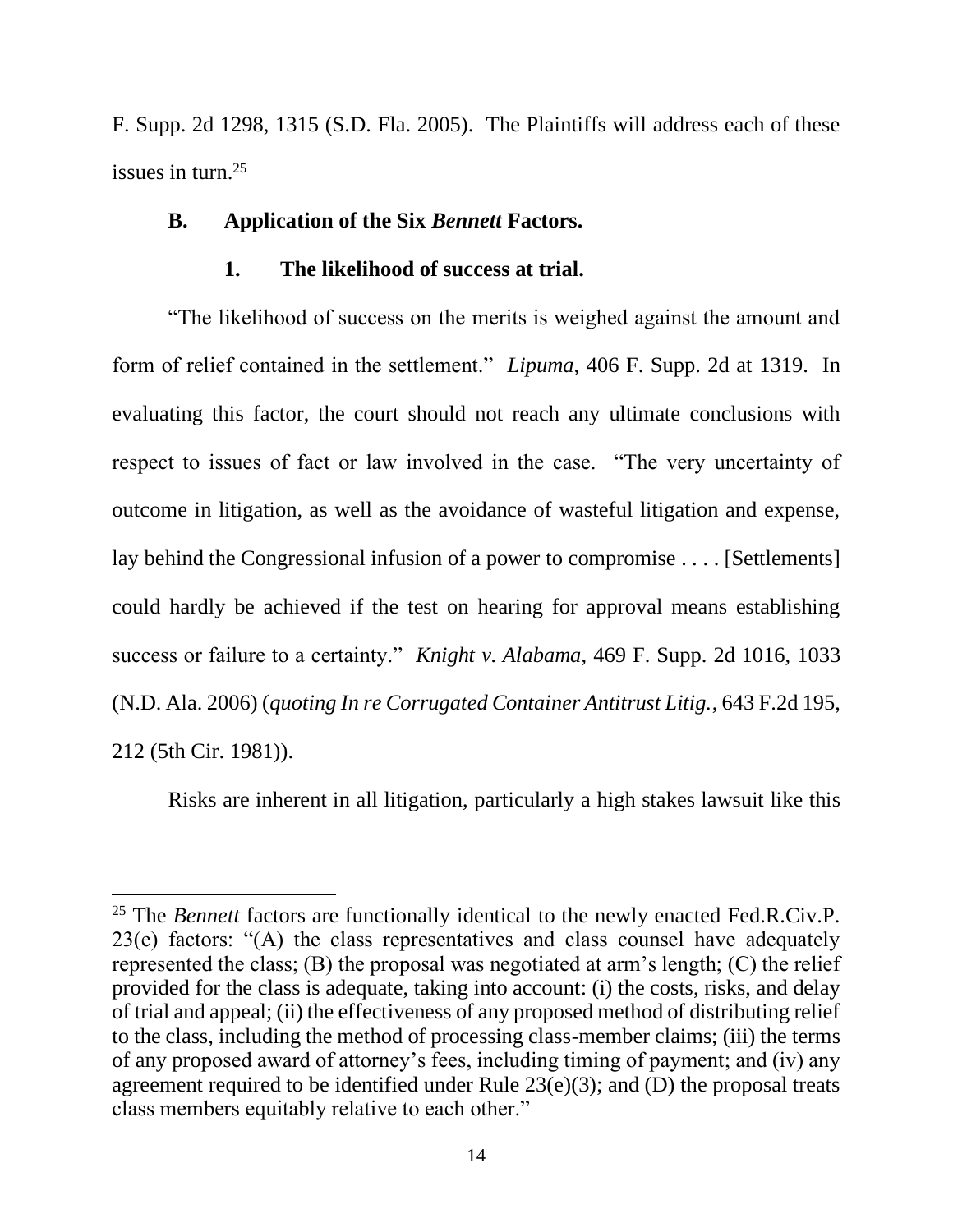one. The Court has weighed in on the sufficiency of Plaintiffs' allegations in their Consolidated Complaint, and has allowed some claims to proceed and dismissed others. However, at this stage of the litigation, the Court has not considered any evidence or expert testimony. The Defendants in both their Answers and their motions for summary judgment, have raised several substantial defenses concerning the merits of Plaintiffs' claims which, absent a settlement, could resolve Plaintiffs' claims either before or during trial. There is a risk the Court could render judgment for the Defendants on these substantive issues. There also is the risk the Court could refuse to certify a contested class or certify a narrower class if contested. Defendants are not opposing this motion for settlement purposes only. Defendants would oppose a motion to certify a contested/litigated class, as Defendants already have in this case. Moreover, there are additional requirements that must be met to certify a contested class that do not apply to a settlement class, and some of the requirements in Rule 23 apply differently if the class is contested. For example, for purposes solely of this Settlement, the Defendants do not argue that individualized inquiries prevent the Court from finding the predominance required to certify the class. They could make such an argument if the class was contested and litigated (and indeed have done so apart from this Settlement).

Moreover, evaluating dispositive motions and trying this case would not only involve uncertain outcomes at each one of those steps, but would also require a lengthy time commitment from the Court and the Plaintiffs. And, to say the least, a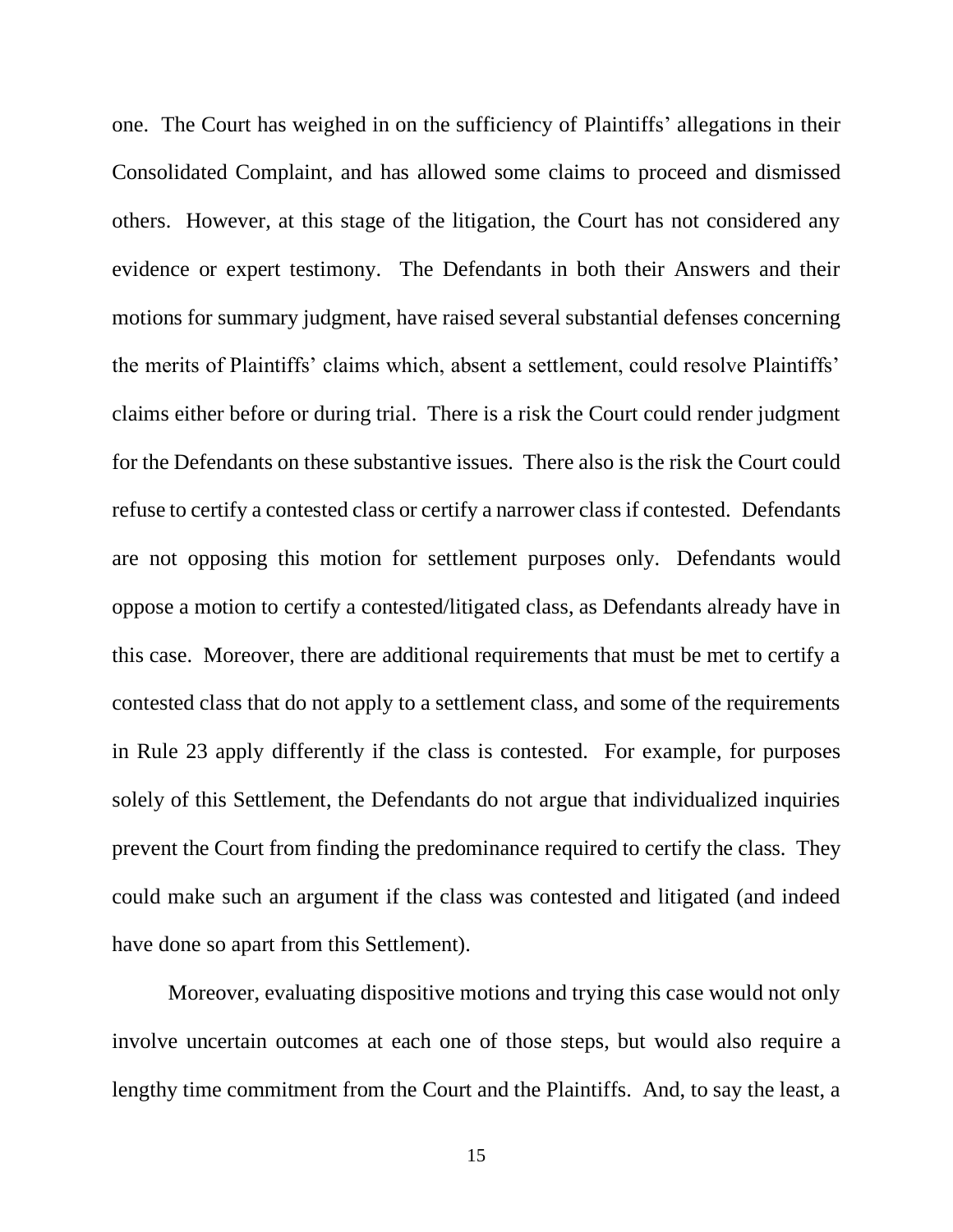hearing or trial would not only be lengthy, but logistically complicated and tremendously expensive for the Plaintiffs. For these reasons, the risks faced by the Plaintiffs weigh in favor of accepting the proposed settlement.

## **2. The range of possible recovery and the point on or below the range of possible recovery at which a settlement is fair, adequate and reasonable.**

District courts often consider the next two factors together as they are related. *See*, *e.g.*, *Knight*, 469 F. Supp. 2d at 1033; *Lipuma*, 406 F. Supp. 2d at 1322; *Behrens v. Wometco Enterprises, Inc.*, 118 F.R.D. 534, 541 (S.D. Fla. 1988). Analysis of these two factors requires the court to compare the settlement terms "with the likely rewards the class would have received following a successful trial of the case." *Knight*, 469 F. Supp. 2d at 1034. "When making this comparison, the Court should keep in mind that 'compromise is the essence of a settlement and should not make a proponent of a proposed settlement justify each term of a settlement against a hypothetical or speculative measure of what concessions might have been gained; inherent in compromise is a yielding of absolutes and an abandoning of highest hopes." *Id.* Here, as in many class actions, not only is monetary relief difficult to quantify, but the range of possible recovery "spans from a finding of non-liability through varying levels of injunctive relief." *Assoc. for Disabled Americans, Inc. v. Amoco Oil Co.*, 211 F.R.D. 457, 468 (S.D. Fla. 2002).

There is no doubt that the Settlement provides real, valuable, and immediate benefits to the Members of the Class that are an adequate, fair, and reasonable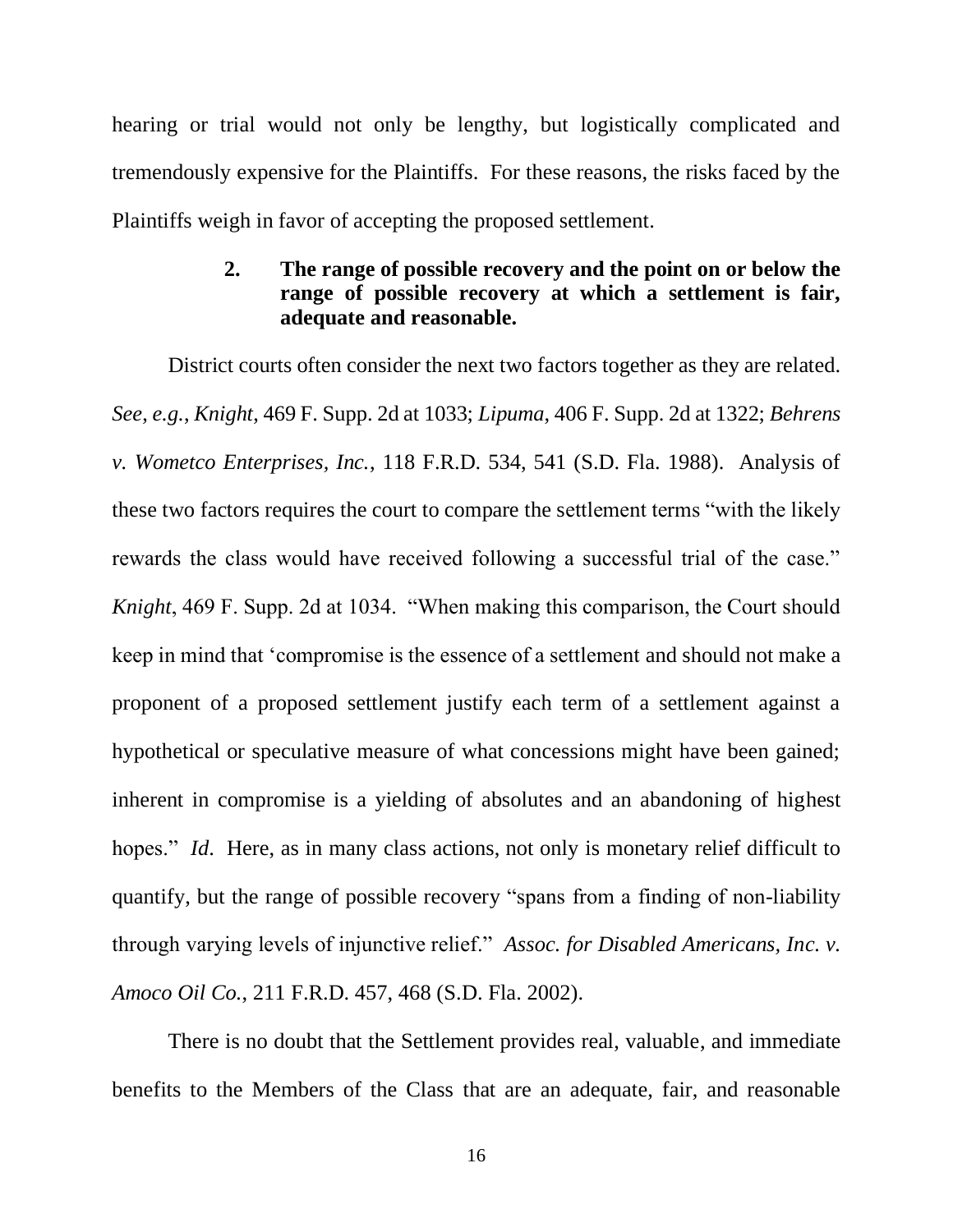compromise of their claims against the Defendants. Although a victory at trial might result in some additional or alternative relief against the Defendants for the members of the Class, the proposed Settlement provides guaranteed benefits much sooner. The Settlement is fair to the members of the Class, even though it does not provide all of the benefits that the Class Representatives initially sought. "Any settlement typically offers far less than a full recovery. Indeed, settlements, by their nature, do not yield one hundred percent recovery for plaintiffs." *Fought v. Am. Home Shield Corp.*, No. 2:07-cv-1928-RDP, 2010 WL 10959223, \*14 (N.D. Ala. Apr. 27, 2010), *aff'd*, 668 F.3d 1233 (11th Cir. 2011). This is especially true in light of the prior settlements with WMEL in this same lawsuit (mentioned above) resulting in the installation of additional treatment technologies at WMEL, as well as the Court's dismissal of Plaintiffs' trespass claim and remedy claims for diagnostic testing, which reduced the amount of potential damages recoverable in this suit. Additionally, the timing of the Class benefits in the proposed Settlement weighs heavily in its favor. Concrete and imminent financial relief is far preferable for the Class Members than either (1) some unknown amount of financial relief years later after the case has been tried and appeals have been exhausted, or (2) no financial relief in the event the outcome favors the Defendants. A settlement now is also preferable for the Class because the current COVID-19 pandemic has introduced numerous delays into courts throughout the country, and it is uncertain when this case would actually be able to go to trial.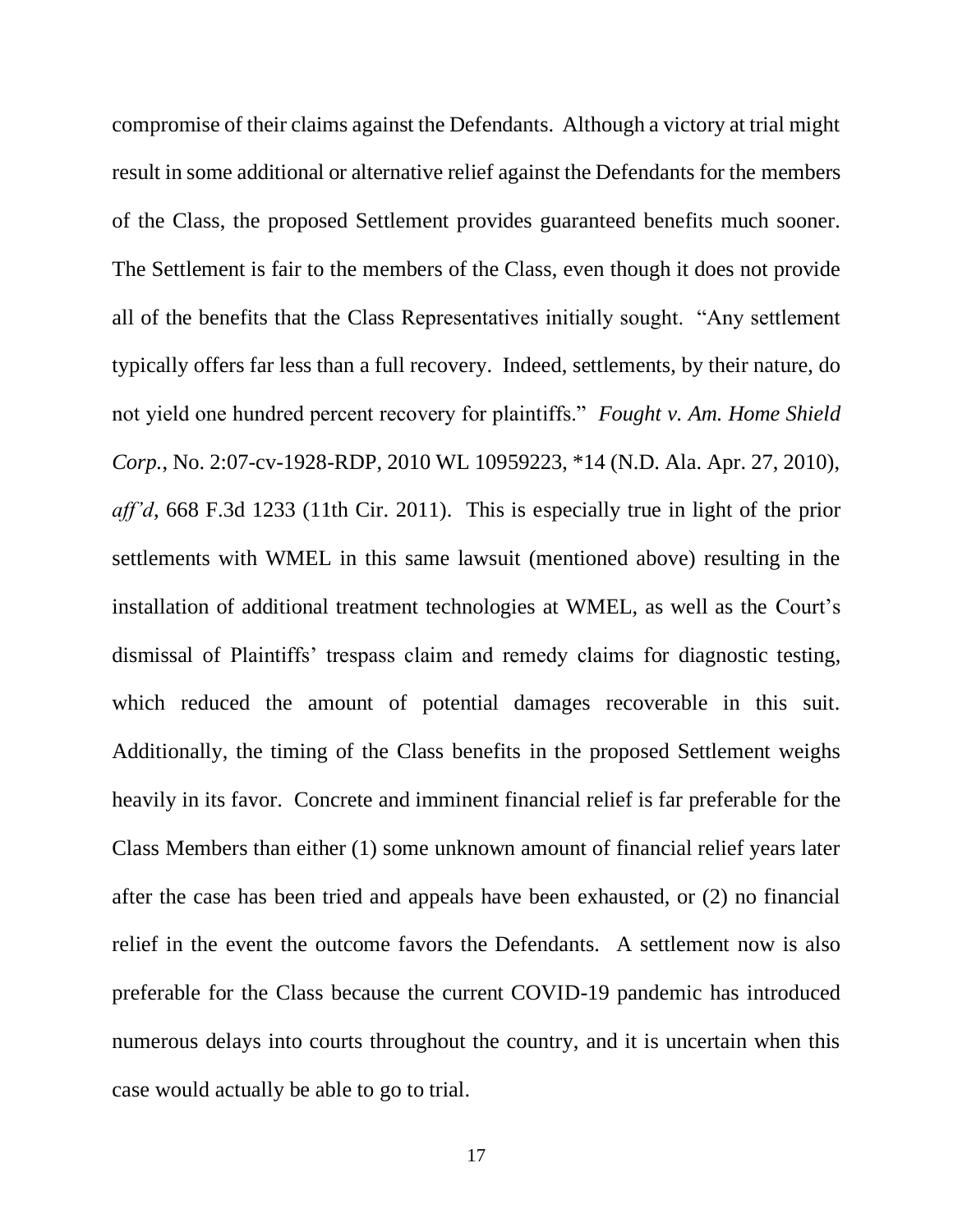Ratepayer Subclass Members paid a total of \$14,865,497 for WMEL water during the Class period, which amount is the uppermost dollar value of their claims for the water they paid for. *See* Exhibit 3. The net settlement fund for ratepayers (\$6.415 million) is 43 percent of that amount*.* The net fund is very fair compensation for the water paid for given that residential water customers ingest on average only nineteen percent of water received at their homes. *See*  <https://www.epa.gov/watersense/data-and-information-used-watersense> (pie chart of "faucet" and other uses) (accessed July 28, 2021). Another 20 percent is used for bathing, *see id.*, which means the net fund for Ratepayer Subclass Members is more than 100 percent of average ratepayer expenditures for water for drinking, cooking, and bathing (43 percent vs 39 percent on average).

Resident Subclass Members likewise will receive a fair payment. Depending on the number of claims made, and due to the cap, the payment is not expected to be less than \$50 and will not be more than \$100. The compensation is for (a) the nuisance and offensiveness of PFAS in the potable water where they lived or at the household properties they owned, and (b) any diminution of property value to the extent a class members possessed an ownership interest in the household property. Although this range of compensation is small, the evidence and exclusions in the Settlement Agreement warrant it.

There is no release of any physical injury caused by contaminants in the water or of mental anguish resulting from such physical injury – true in all respects for

18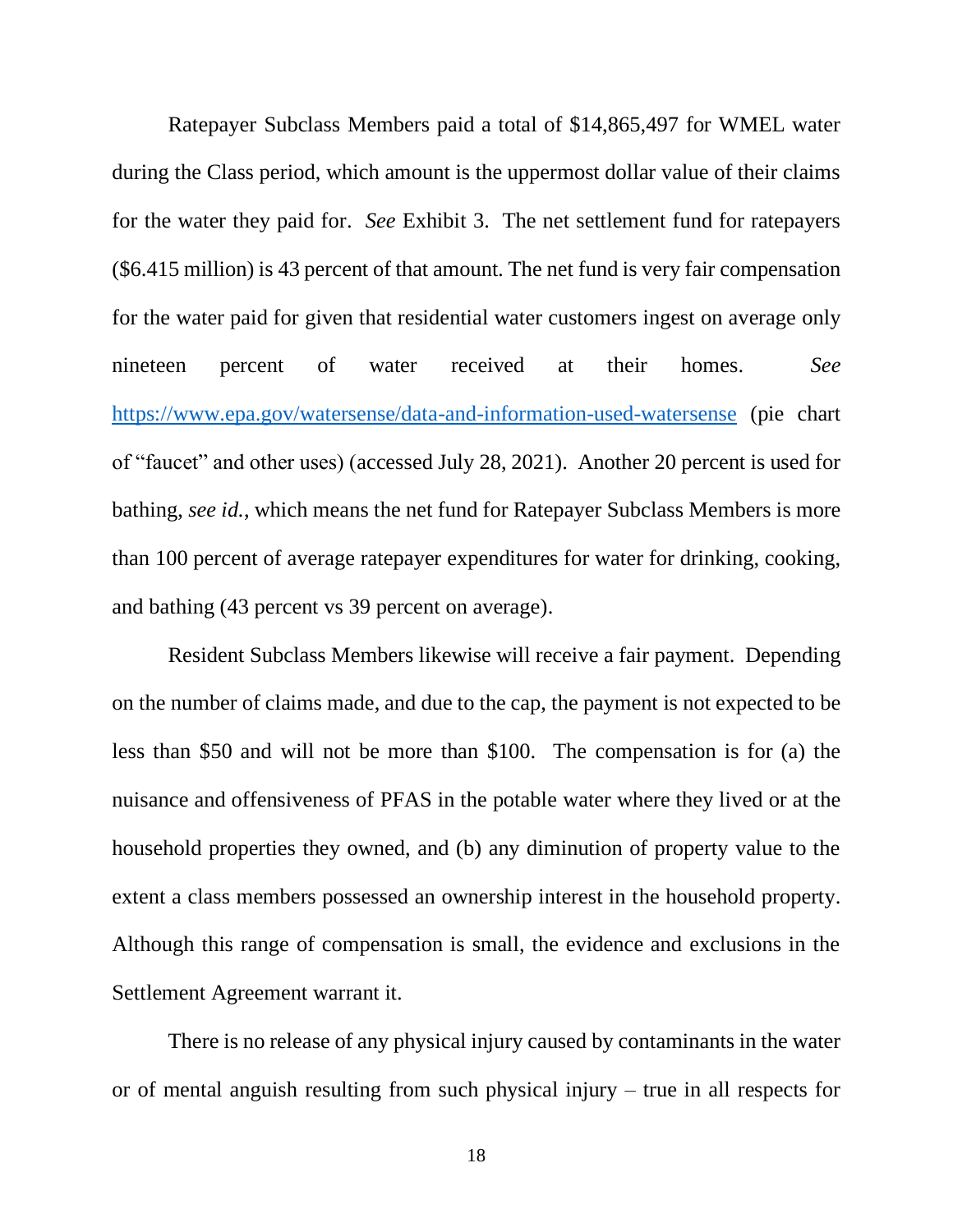Ratepayer Subclass Members, too. *See* Exhibit 1 at ¶ 12. Contamination of and damage to household properties by other means, specifically dumping of biosolids containing PFAS, are outside of the Settlement and are excluded from the claims released by Class Members. *See id*. The compensation is adequate given these important exclusions.

The compensation is consistent with the evidence. The named Plaintiffs, after pleading a trespass claim against the Defendants, were unable to allege and prove substantial damage to their residential properties. That is because testing of the properties detected only extremely low levels of PFAS, if detected at all. Based on additional investigation, the Plaintiffs believe that is true for other residential properties served by the five utilities in the Class Period, provided the test is for PFAS deposited on the properties by WMEL water distributed to homes.

There are two additional reasons why a relatively small compromise payment for property diminution is fair. Resident Subclass members with an ownership interest in properties served by WMEL water benefitted from the GAC system installed in 2016 as a result of this litigation, and all households which have received WMEL water since May of this year have the cleanest water possible due to the RO system, which will continue for 50 years. That also is a result of this litigation. These events helped to protect properties.

#### **3. The complexity, expense, and duration of the litigation.**

This inquiry overlaps in some respects with the first *Bennett* factor—

19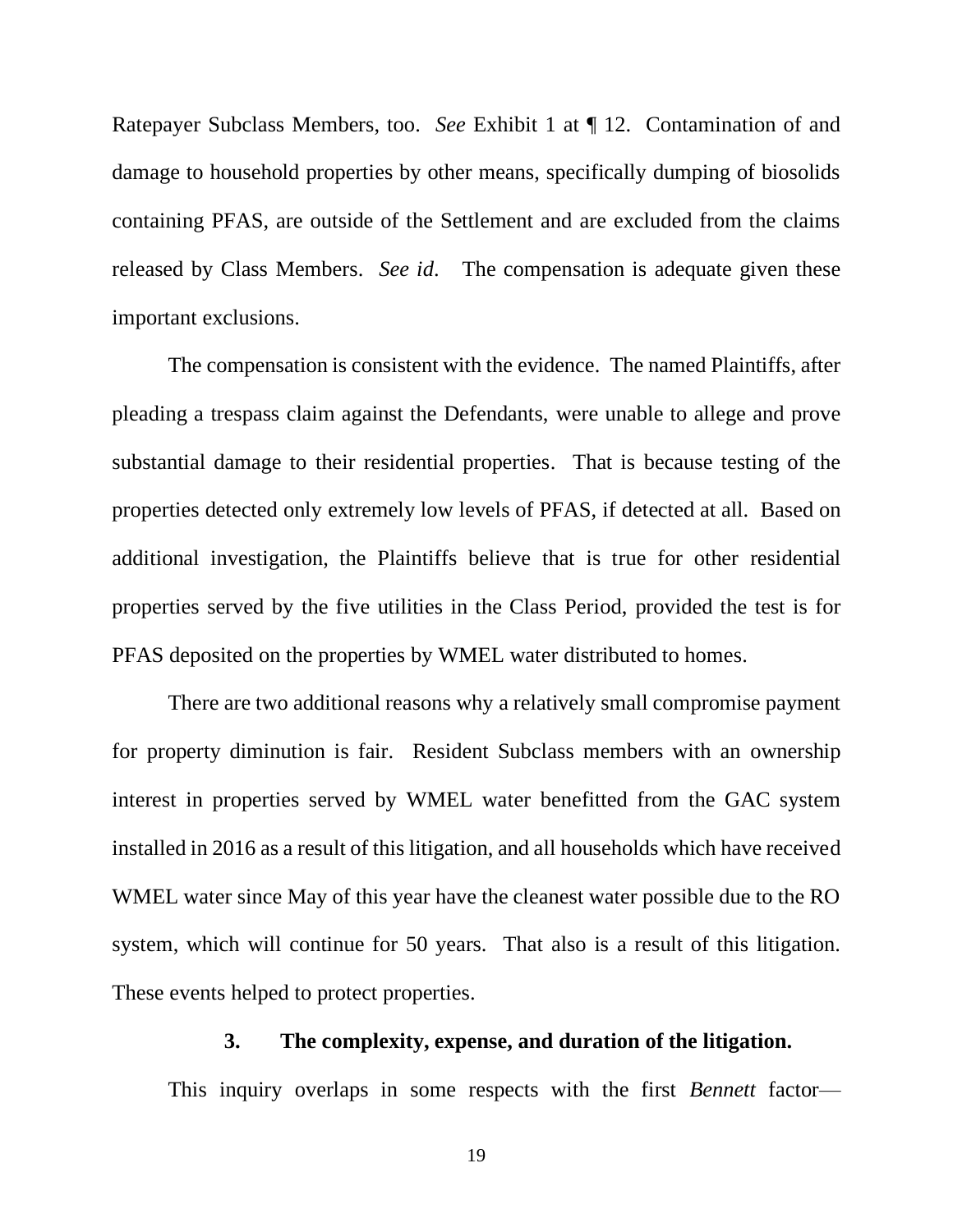likelihood of success on the merits. In assessing this factor, "[t]he Court should consider the vagaries of litigation and compare the significance of immediate recovery by way of the compromise to the mere possibility of relief in the future after protracted and expensive litigation. In this respect, '[i]t has been held proper to take the bird in the hand instead of a prospective flock in the bush.'" *Lipuma*, 406 F. Supp. 2d at 1323 (*quoting In re Shell Oil Refinery*, 155 F.R.D. 522, 560 (E.D. La. 1993)). "Complex litigation . . . can occupy a court's docket for years on end, depleting the resources of the parties and the taxpayers while rendering meaningful relief increasingly elusive." *In re Oil & Gas Litig.*, 967 F.2d 489, 493 (11th Cir. 1992). *See also Lipuma*, 406 F. Supp. 2d at 1323-34; *Woodward v. NOR-AM Chemical Co.*, No. Civ. 94-078019, 96 WL 1063670, \*21 (S.D. Ala. May 23, 1996).

Again, the need for the immediate relief in the form of financial recompense as compared to the potential of perhaps years of litigation and appeals to possibly achieve the same solution—or worse—weighs in favor of preliminary approval of the Settlement.

## **4. The substance and amount of opposition to the Settlement.**

This factor does not apply at the preliminary approval stage. It becomes relevant after the class members receive notice of the Settlement and have an opportunity to object.

## **5. The stage of proceedings at which the Settlement was achieved.**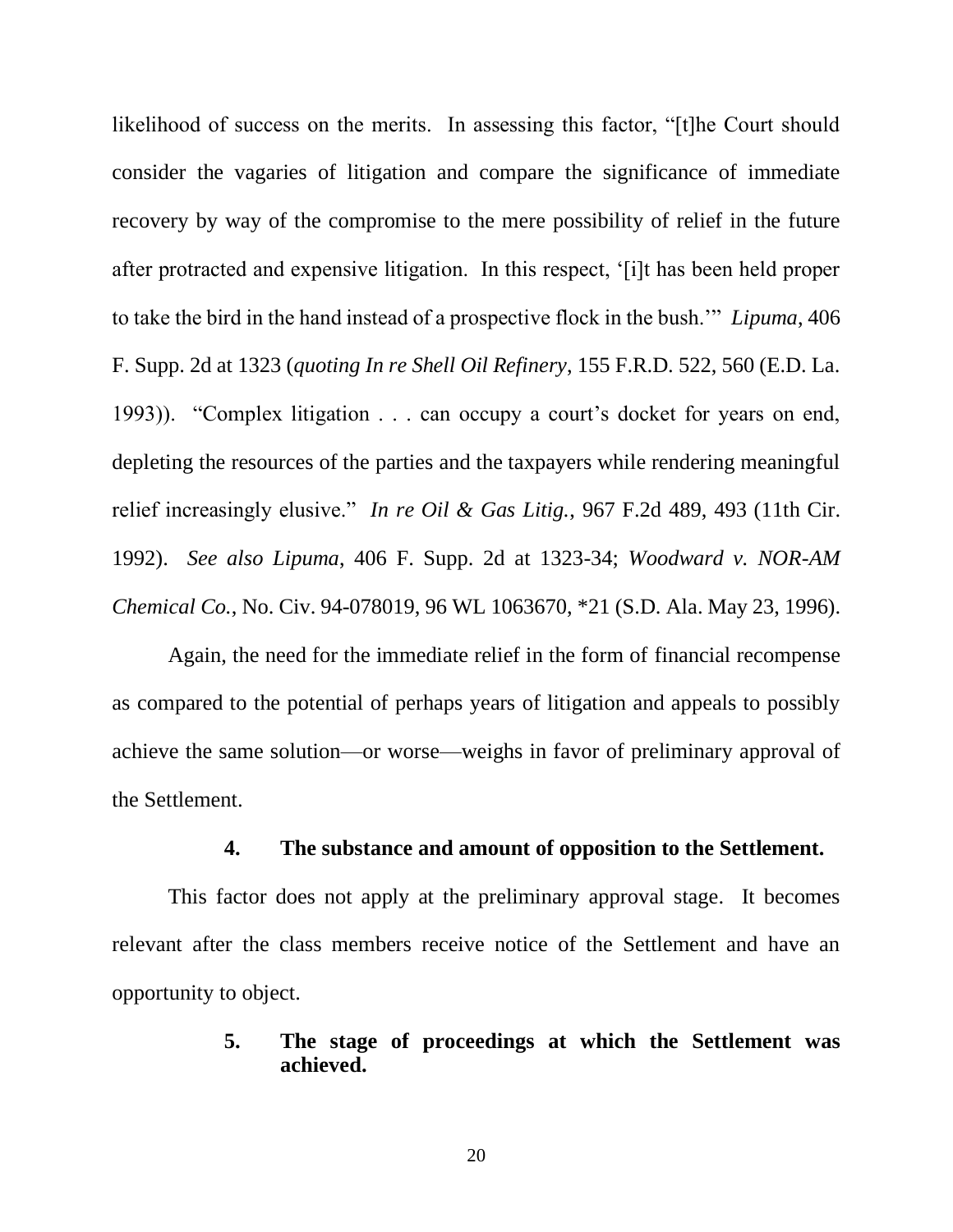This case was initially filed on October 5, 2015. At the time the Parties first reached a settlement in principle, the case had been in active litigation for nearly five years. Plaintiffs have reviewed the voluminous document productions of the Defendants, have taken many fact depositions, and have retained several, wellqualified experts to support their claims. Given all this, Plaintiffs have had sufficient opportunity to evaluate the likelihood of whether their claims will succeed on the merits and the risks which the Defendants' dispositive motions present to Plaintiffs' claims. Plaintiffs are represented by experienced counsel who understand the time and expense that continued litigation, trial and possible appeal would require in this complex case.<sup>26</sup> Given that they have had the opportunity to evaluate these issues with experienced counsel, this factor weighs in favor of approving the settlement.

# **VII. THE SETTLEMENT CLASSES SHOULD BE CONDITIONALLY CERTIFIED.**

The Court should conditionally certify the Settlement Class and set a schedule for notice to the Class and for a fairness hearing for final approval. For settlement purposes, the proposed Class meets the requirements for certification under Rule 23 of the Federal Rules of Civil Procedure.

Where, as in this case, a class action is settled prior to certification, the appropriate procedure is for the Court to conditionally certify a "temporary

<sup>26</sup> *See* Docs. 202-45, 202-46.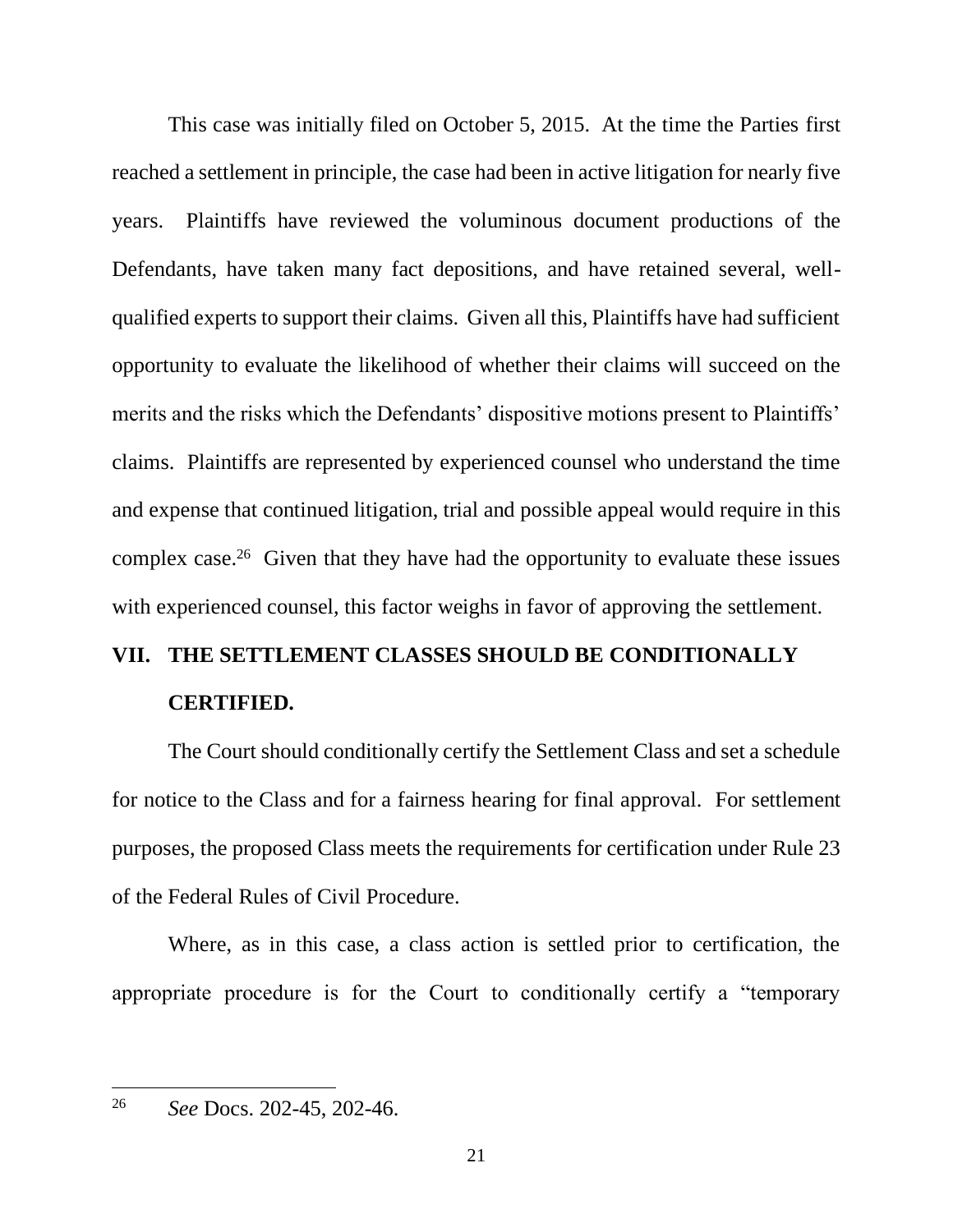settlement class" for the purpose of providing notice to putative members of a proposed class of the terms of the anticipated settlement and of their opportunity to object. *See In re Beef Industry Antitrust Litig*., 607 F.2d 167, 173-78 (5th Cir. 1979), *cert. denied*, 452 U.S. 905 (1981). The U.S. Supreme Court has emphasized that the district court may not disregard the requirements of Rule 23(a) and (b) in certifying a settlement class. *Amchem Prods. Inc. v. Windsor*, 521 U.S. 591, 620-622 (1997).

## **A. Definition of the Settlement Class.**

a. The definition of the Settlement Class as proposed by the parties is a slight modification of the definitions in Plaintiffs' Consolidated Individual and Class Action Complaint.<sup>27</sup> Plaintiffs shall move the Court to certify, and Defendants shall not oppose certification of, the following "Settlement Class" consisting of the following two subclasses for purposes of this Settlement only:

(1) "Ratepayer Subclass": Every Person who (a) was a residential-coded customer of the Authority or of the Town Creek Water System, the West Lawrence Water Cooperative (Route 20 residential customers only), the V.A.W. Water System (residential customers on Routes 08 through 19 only), or the Trinity Water Works at any time between October 5, 2013, and September 29, 2016, and (b) made any payment for water originating with the Authority—whether such water was provided directly by the Authority or through one of the Authority's wholesale customers, namely, the Town Creek Water System, the West Lawrence Water Cooperative (Route 20 residential customers only), the V.A.W. Water System (residential customers on Routes 08 through 19 only), or the Trinity Water Work—on or between (i) November 1, 2013 and October 31, 2016, in the cases of the residential-coded customers of the Authority, the Town Creek Water System, and the West Lawrence Water Cooperative (Route 20 only), or (ii) November 1, 2013, and June 30,

<sup>27</sup> *See* Doc. 175 at ¶ 46.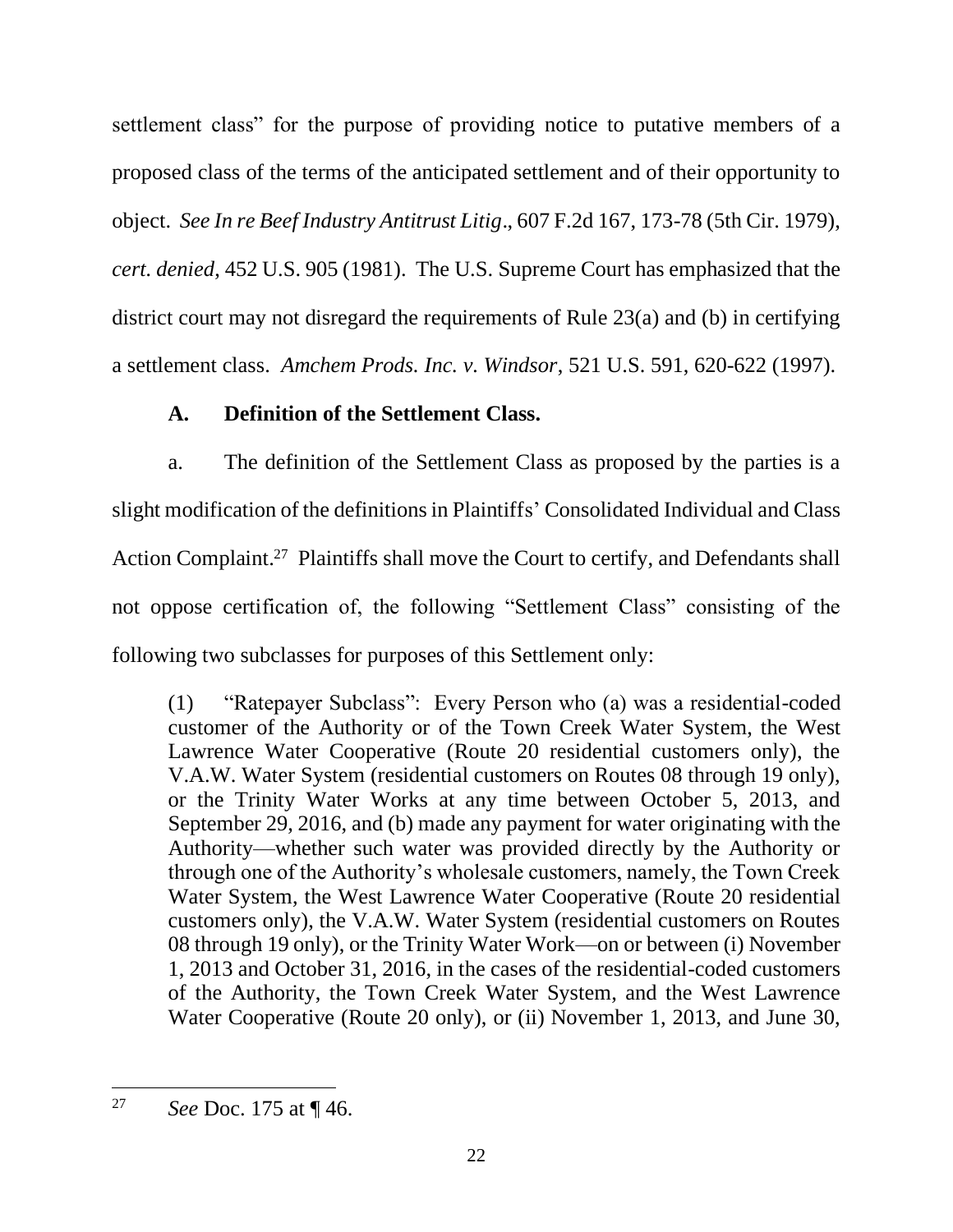2016, in the cases of residential-coded customers of the V.A.W. Water System (Routes 08 through 19 only) and the Trinity Water Works; and

(2) "Resident Subclass": Every Person who currently resides in Alabama, Georgia, or Tennessee, and for at least six months between (a) October 5, 2013 and September 29, 2016, in the cases of the residential-coded customers of the Authority, the Town Creek Water System, and the West Lawrence Water Cooperative (Route 20 only), or (b) October 5, 2013, and May 31, 2016, in the cases of residential-coded customers of the V.A.W. Water System (Routes 08 through 19 only) and the Trinity Water Works, owned or resided in a residential housing unit that received water originating with the Authority, whether such water was provided directly by the Authority or through one of the Authority's wholesale customers, namely, the Town Creek Water System, the West Lawrence Water Cooperative (Route 20 residential customers only), the V.A.W. Water System (residential customers on Routes 08 through 19 only), or the Trinity Water Works.

Persons defined by (1) above are "Ratepayer Subclass Members," and Persons defined by (2) above are "Resident Subclass Members." Persons who are Ratepayer Subclass Members are excluded as Resident Subclass Members, except that when two persons are named as the ratepayer for the same account, one of those two persons (but not both) is eligible to be a Resident Subclass Member, provided he or she satisfies the Resident Subclass Member definition. Members of the Resident Subclass shall not be paid for more than one claim in the Settlement.

Excluded from the Settlement Class are employees of Defendants and any entities in which Defendants have a controlling interest; any of the legal representatives, heirs, successors, or assigns of Defendants; the Judge to whom this case is assigned and any member of the Judge's immediate family and any other judicial officer assigned to this case; all persons or entities that properly execute and timely file a request for exclusion from the Settlement Class; and any attorneys representing the Plaintiffs or Members of the proposed Settlement Class.

The different dates in the foregoing definitions of the Subclasses give effect to the Class Period and to the evidence marshalled by the Plaintiffs. **The Class**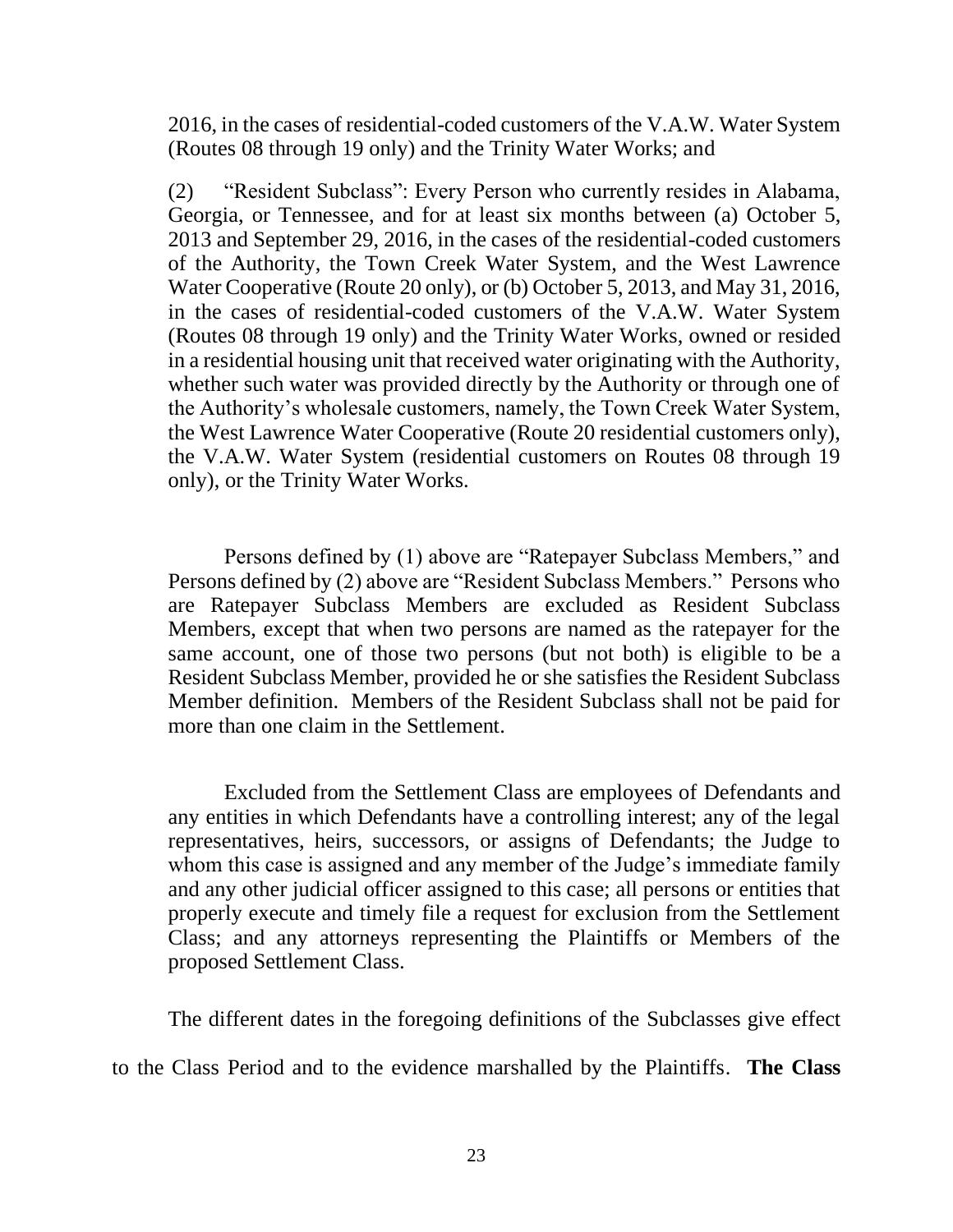**Period is October 5, 2013, two years before the suit was filed, to September 29, 2016, the date on which GAC became operational.** However, payments for water received by Ratepayer Subclass Members in the Class Period (which are basis for the Ratepayer Subclass's main claim) started in November, 2013 and ended in October, 2016, respectively. So, in the cases of WMEL, Town Creek Water System, and the West Lawrence Water Cooperative, water payments made between November 1, 2013 and October 31, 2016, are payments for water received in the Class Period; and in the cases of V.A.W. Water System (Routes 08 through 19 only) and Trinity Water Works, water payments made between November 1, 2013 and June 30, 2016, are payments for water received in the Class Period. The latter date (6/30/2016) is employed with respect to V.A.W. and Trinity given the fact that V.A.W. and Trinity quit distributing WMEL water after May, 2016. *See* Exhibits 8- 9.<sup>28</sup> Thus, the June 30, 2016 end date for payments to those two utilities is due for water received in May, 2016. Eligibility for membership in the Resident Subclass, on the other hand, is limited (1) in the first instance by the start and end of the Class Period, namely October 5, 2013 to September 29, 2016, in the cases of WMEL, Town Creek, and West Lawrence Water Cooperative, and (2) in the second instance by the start of the Class Period and May 31, 2016, which is the last month V.A.W.

<sup>&</sup>lt;sup>28</sup> Evidence for the class period and class membership of the other three utilities -- WMEL, Town Creek Water System, the West Lawrence Water Cooperative (Route 20 residential customers only) -- is in Doc. 202-36 and Exhibits 10-11.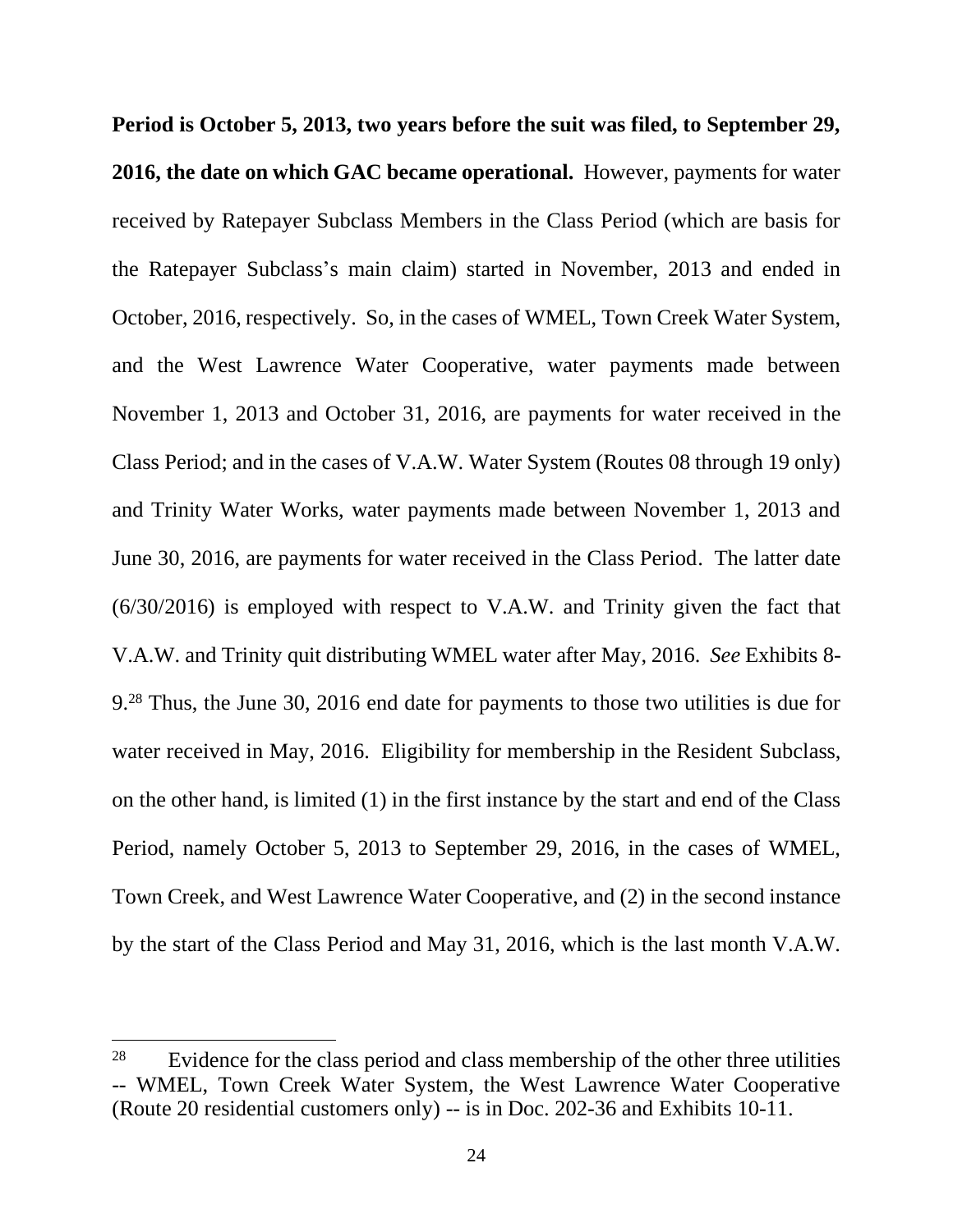and Trinity distributed WMEL water in the Class Period. So, for households served by those two utilities, eligibility for Resident Class membership ends May 31, 2016 (versus September 29, 2016 for the other utilities).

The foregoing dates and explanation make it clear that, for the purposes of this Settlement, based on all the evidence obtained and reviewed by the Parties leading to the Settlement, the Class includes those who, during the Class Period, received contaminated water provided by WMEL (and paid for it) or who owned or resided at a household that received contaminated water provided by WMEL. These Settlement Classes are well-defined "such that [] membership is capable of determination." *See Cherry v. Dometic Corp.,* 986 F.3d 1296, 1304 (11th Cir. 2021) ("[W]e limit ascertainability to its traditional scope: a proposed class is ascertainable if it is adequately defined such that its membership is capable of determination.").

#### **B. Rule 23(a) Requirements are Satisfied.**

Under Rule 23(a) of the Federal Rules of Civil Procedure, a class may be certified if "(1) the class is so numerous that joinder of all members would be impracticable; (2) there are questions of fact and law common to the class; (3) the claims or defenses of the representatives are typical of the claims and defenses of the unnamed members; and (4) the named representatives will be able to represent the interests of the class adequately and fairly." *Valley Drug. Co. v. Geneva Pharms, Inc.*, 350 F.3d 1181, 1187-88 (11th Cir. 2003). These four prerequisites are generally known as "numerosity, commonality, typicality, and adequacy of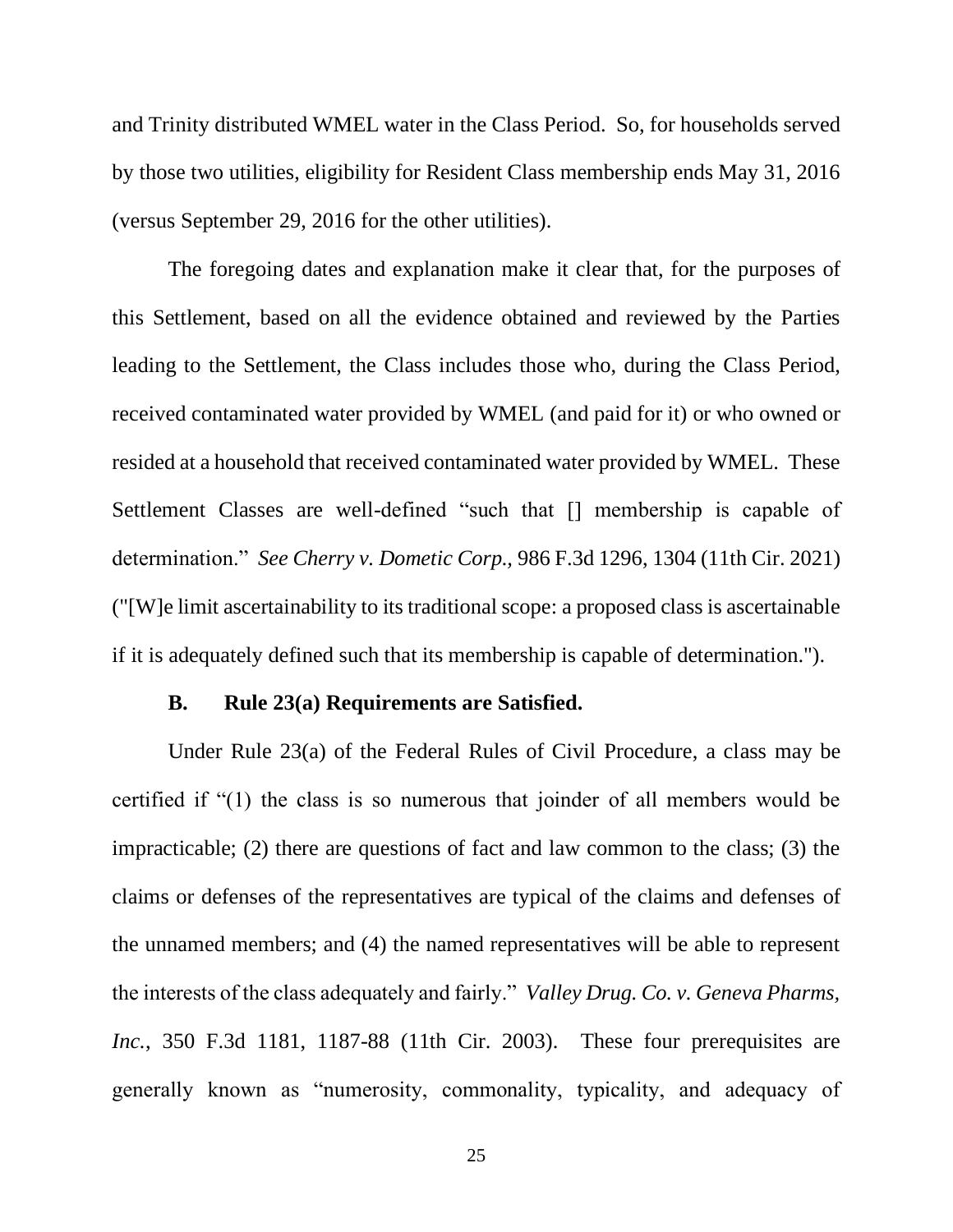representation." *Id*. at 1188. While the prerequisites are often discussed in isolation, the inquiries necessary to determine whether they are met tend to overlap. *See Amchem Prods*., 521 U.S. at 626 n. 20 ("The adequacy-of-representation requirement tends to merge with the commonality and typicality criteria of Rule 23(a), which serve as guideposts for determining whether maintenance of a class action is economical and whether the named plaintiff's claim and the class claims are so interrelated that the interests of the class members will be fairly and adequately protected in their absence.").

Each of the Rule 23(a) requirements is satisfied for purposes of the proposed Settlement. The numerosity element requires that the members of a class must be "so numerous that the joinder of all members is impracticable." Fed. R. Civ. P.  $23(a)(1)$ . Here, numerosity is proven. There are 17,112 residential water customer accounts in the Ratepayer Subclass. *See* Exhibit 3. Each of those accounts, on average, provided water to 1.55 to 1.59 household residents in addition to the ratepayer. *See*

[https://www.census.gov/quickfacts/fact/table/lawrencecountyalabama,morgancoun](https://www.census.gov/quickfacts/fact/table/lawrencecountyalabama,morgancountyalabama/PST045219) [tyalabama/PST045219](https://www.census.gov/quickfacts/fact/table/lawrencecountyalabama,morgancountyalabama/PST045219) ("Persons per household, 2015-2019") (accessed July 28, 2021). These facts more than suffice for the numerosity requirement of Rule 23(a). *See Cox v. Am. Cast Iron Pipe Co.*, 784 F.2d 1546, 1553 (11th Cir. 1986) (noting that generally "more than forty [class members is] adequate" to satisfy the numerosity requirement (internal quotation omitted)).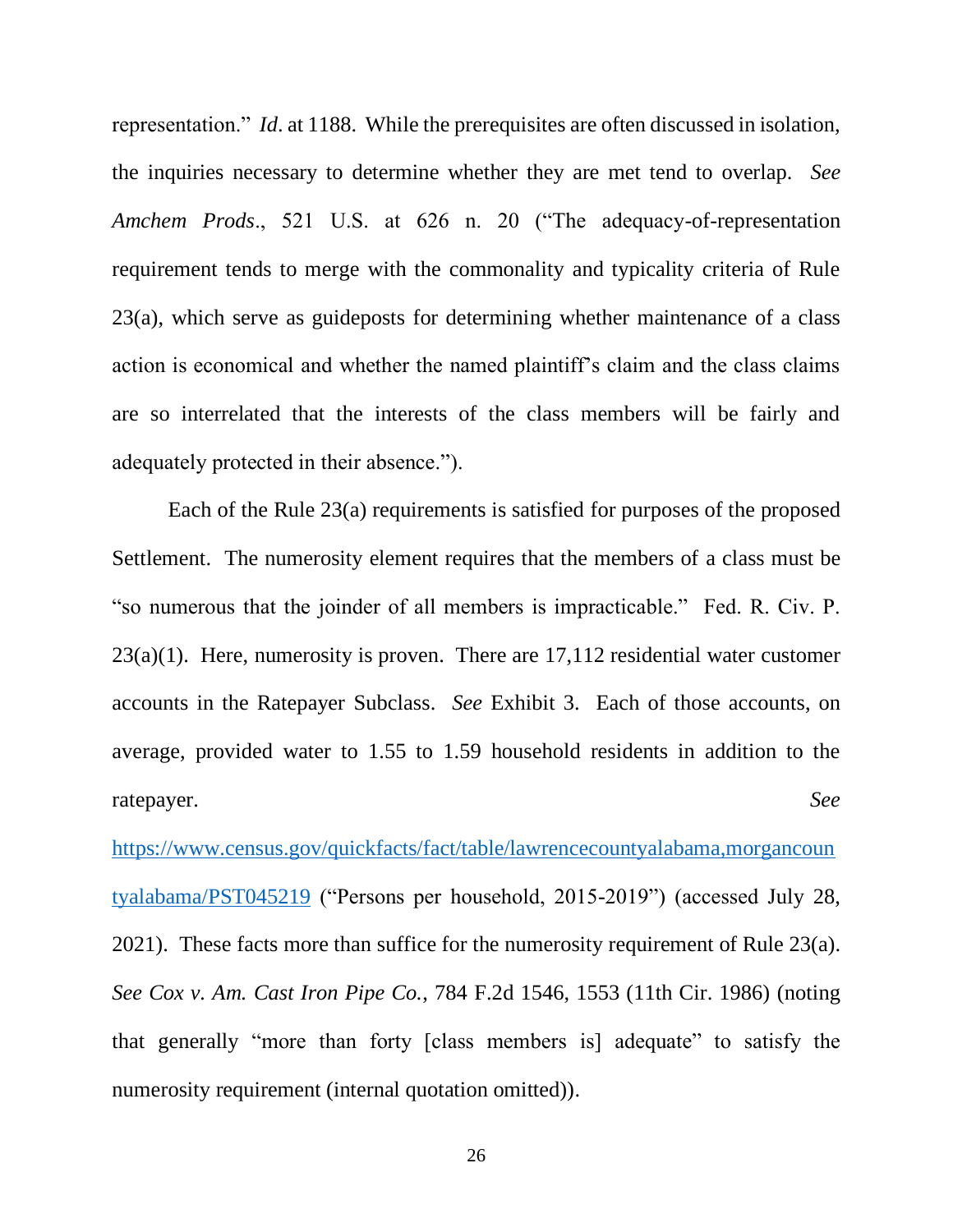"Commonality requires that there be at least one issue whose resolution will affect all or a significant number of the putative class members." *Williams v. Mohawk Indus.*, 568 F.3d 1350, 1355 (11th Cir. 2009) (internal quotation omitted). There are several common issues here, including but not limited to (a) the factual history of the use, development, and discharge of PFOA, PFOS, and related chemicals which were manufactured or utilized by the Defendants at their Decatur, Alabama facilities; (b) when the Defendants knew of the harmful effects of PFOA, PFOS, and related chemicals; (c) whether the Defendants failed to disclose the harmful effects of PFOA, PFOS, and related chemicals discharged by the Defendants from their Decatur, Alabama facilities; and (d) the extent of the contamination of the Defendants' facilities in Decatur, Alabama, and the migration of that contamination into the Tennessee River. These common questions of fact and law are sufficient to meet the "low hurdle of Rule 23(a)(2)." *Williams*, 568 F.3d at 1356.

Typicality is satisfied if "the claims or defenses of the class and the class representatives arise from the same event or pattern or practice and are based on the same legal theory." *Id*. at 1357 (internal quotation omitted). "A class representative must possess the same interest and suffer the same injury as the class members in order to be typical under Rule 23(a)(3)." *Id*. (internal quotation omitted). Here, the Class Representatives' claims and the claims of the members of the Class all arise from receiving and being exposed to contaminated water from a common source,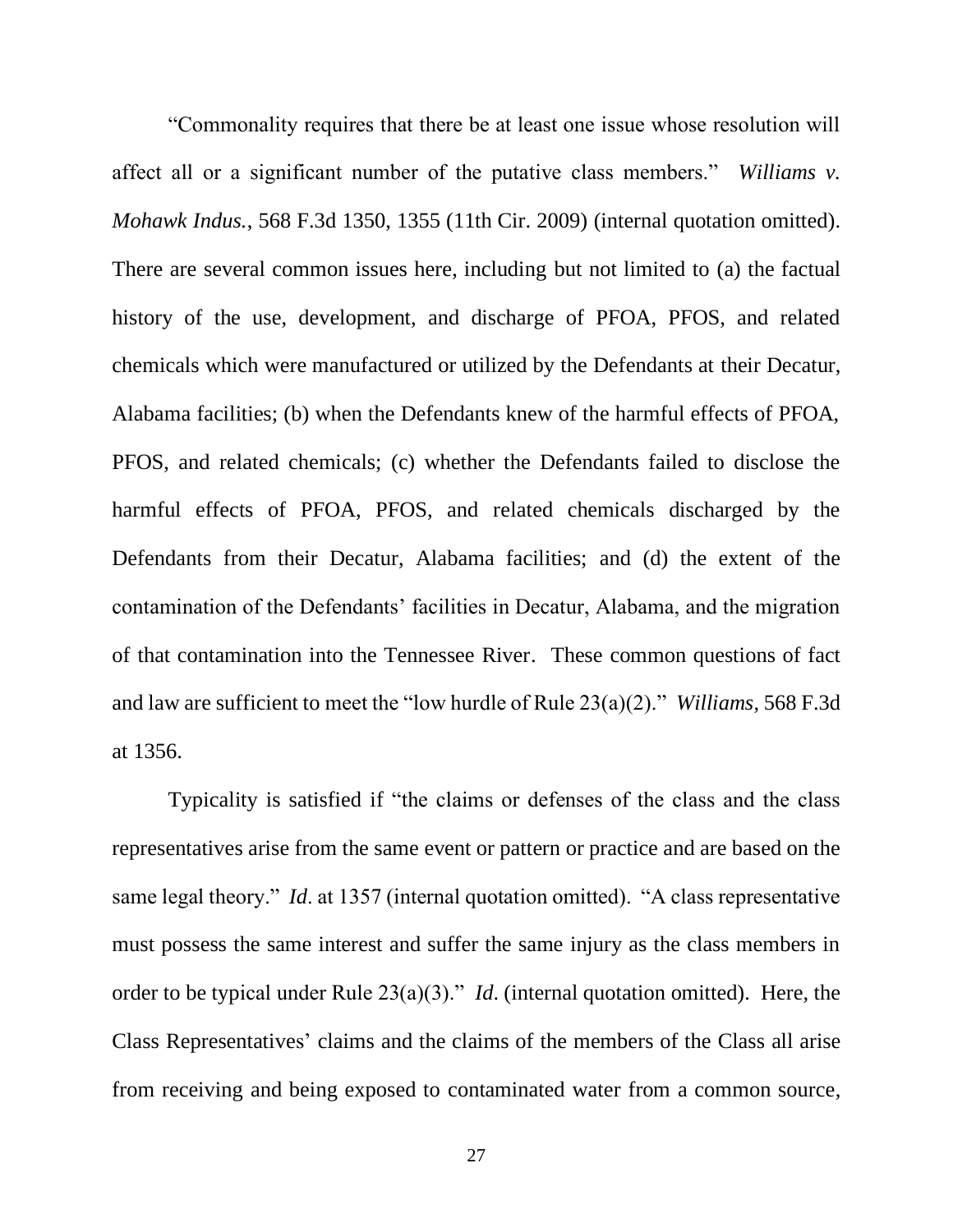and all of the claims are based on the same legal theories.

"The adequacy-of-representation requirement encompasses two separate inquiries: (1) whether any substantial conflicts of interest exist between the representative and the class; and (2) whether the representative will adequately prosecute the action." *Busby v. JRHBW Realty, Inc.*, 513 F.3d 1314, 1323 (11th Cir. 2008) (internal quotation omitted). For settlement purposes, there are no conflicts of interest between the Class Representatives and members of the Class, and the Class Representatives have continued to vigorously prosecute this action.<sup>29</sup> Moreover, Plaintiffs' attorneys have demonstrated extensive experience as litigators in federal court class action litigation.

#### **C. Rule 23(b)(3) Requirements have been Satisfied.**

The proposed class must also meet the requirements of at least one of the three class types found in Rule 23(b). Here, Plaintiffs move for certification under Rule  $23(b)(3)$ . It is proper to certify class actions pursuant to Rule  $23(b)(3)$  where "the court finds that the questions of law or fact common to class members predominate over any questions affecting only individual members, and that a class action is superior to other available methods for fairly and efficiently adjudicating the controversy." Fed. R. Civ. P. 23(b)(3). In the instant case, both the predominance and superiority prongs are satisfied for purposes of the proposed settlement, and the

<sup>&</sup>lt;sup>29</sup> Tommy Lindsey and Larry Watkins are representatives of the Ratepayer Subclass, while Venetia Watkins and Lanette Lindsey represent the Resident Subclass.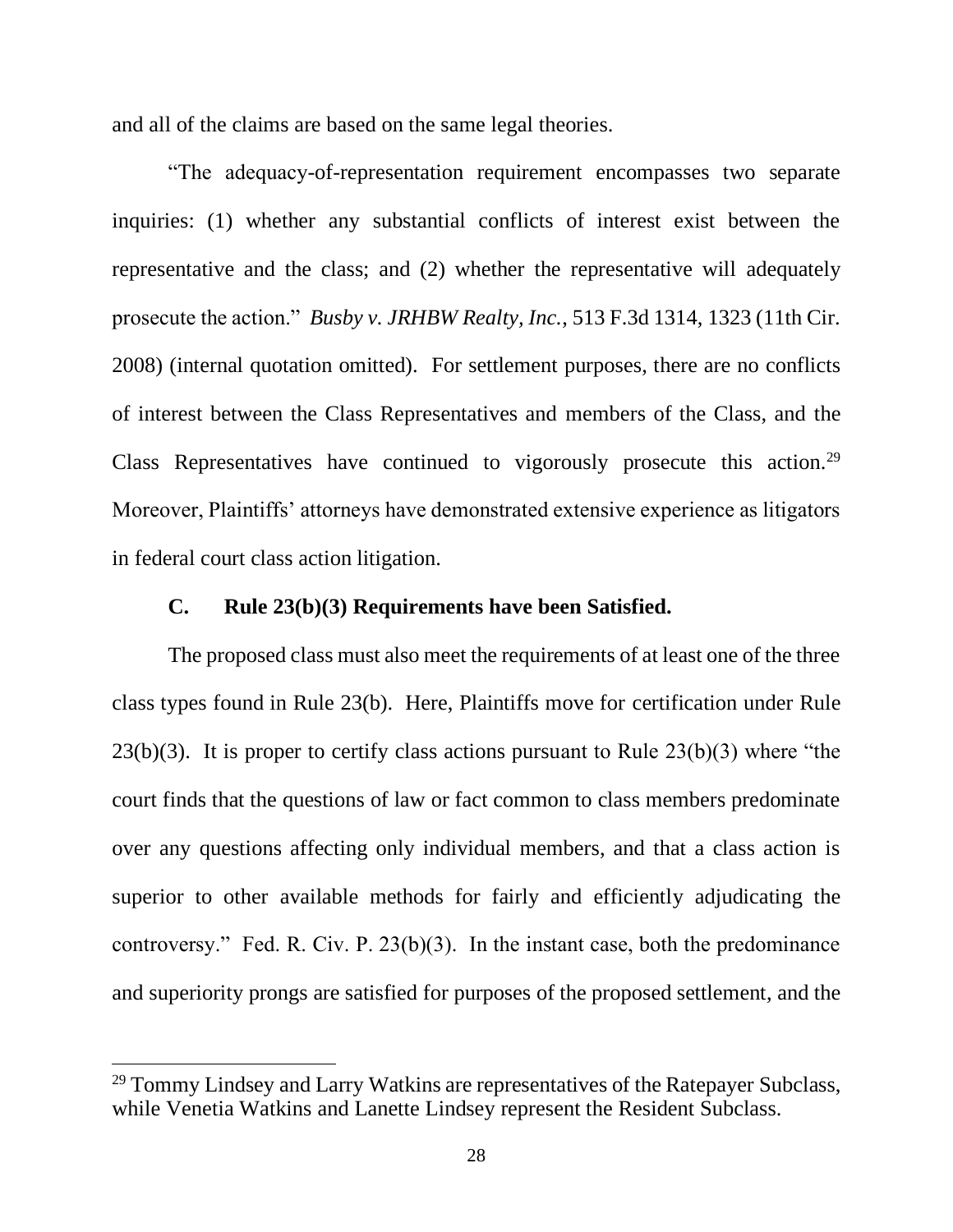Class should be certified under Rule 23(b)(3).

#### **1. The Predominance Prong is Satisfied.**

The common source of the household water transmitting Defendants' contamination to the named Plaintiffs and each Class Member during the Class Period demonstrates the predominance of common issues in the settlement context. WMEL served as the source of household water to not only WMEL customers but also customers of the adjacent utilities.<sup>30</sup> There is a single intake from the Tennessee River at a single location for the entire WMEL distribution system.<sup>31</sup> That intake took in the contaminated water and distributed it to all customers and properties.<sup>32</sup> Water taken in from the river was tested for PFAS and found to contain PFOA, PFOS and other PFAS.<sup>33</sup> Before WMEL installed a GAC filtration system in September, 2016, the PFAS-containing water from the Tennessee River was delivered to customers of WMEL and adjacent utilities. $34$  Thus the contamination and the mechanism of distribution to each Class member during the Class Period that form the fundamental basis of their claims are common.

One of Plaintiffs' claims is negligence. The elements of negligence are the existence of a duty, the breach of that duty, and damage as a proximate cause thereof.

<sup>30</sup> *See* Declaration of Don Sims, Doc. 74-4 at ¶ 3; Pate Affidavit at ¶ 4 (Doc. 202-36).

<sup>31</sup> *See* Pate Affidavit at ¶ 4 (Doc. 202-36).

<sup>32</sup> *See id*. at ¶¶ 4, 5.

<sup>33</sup> *See id*. at ¶ 5.

<sup>34</sup> *See id*. at ¶¶ 7, 11.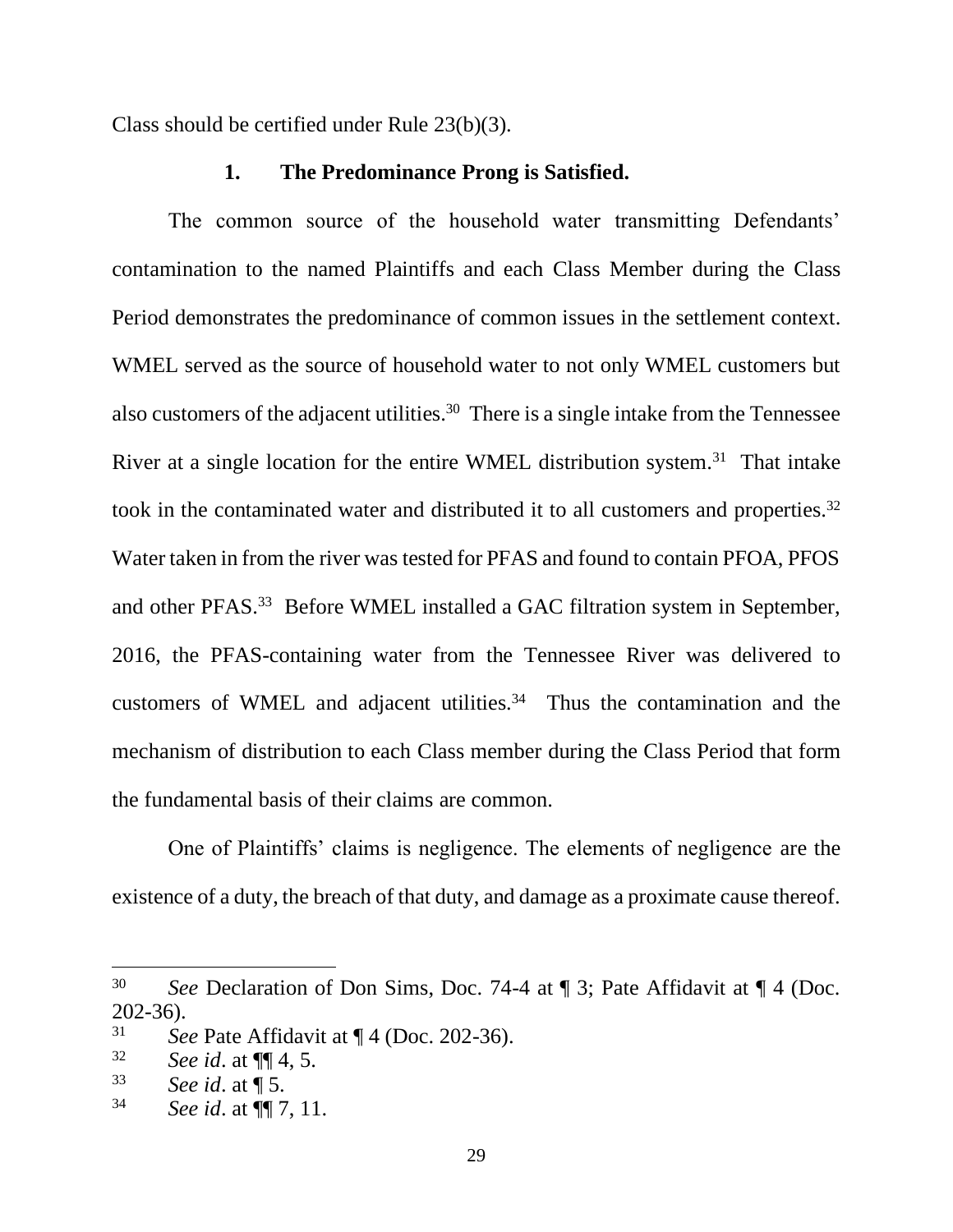*Albert v. Hsu*, 602 So. 2d 895, 897 (Ala. 1992). Here, Plaintiffs maintain that those elements present common questions. Plaintiffs seek to prove that Defendants had a duty not to pollute that is common to all members of the Class; it does not change by property or person. Moreover, Plaintiffs would rely on common evidence to show that Defendants' release of PFAS is a breach of that duty. Plaintiffs would invoke the same standard of care for Defendants as to any Class Member who receives or received water from WMEL or adjacent utilities.

Plaintiffs' public nuisance claim is grounded upon the discharge of contaminants into a public body of water. *W. Morgan-East Lawrence Water & Sewer Auth. v. 3M Co*., 208 F. Supp. 3d 1227, 1234 (N.D. Ala. 2016). An individual may have a cause of action under a public-nuisance theory if that individual suffered a "special damage" that is different in "kind and degree from [the damage] suffered by the public in general." *Id.* at 1234; Ala. Code 1975 § 6-5-123. Because the plaintiffs allege that the contamination here is the same for every property in the Class, caused by the delivery of contamination from a public water body, Plaintiffs would seek to prove that Class Members have suffered special damages as a question common to all Class Members, the answer to which depends on common evidence.

To state a claim for battery in Alabama, a plaintiff must establish: "(1) that the defendant touched the plaintiff; (2) that the defendant intended to touch the plaintiff; and (3) that the touching was conducted in a harmful or offensive manner. *W*. *Morgan-East Lawrence Water & Sewer Auth. V. 3M Co.*, 208 F. Supp. 3d 1227,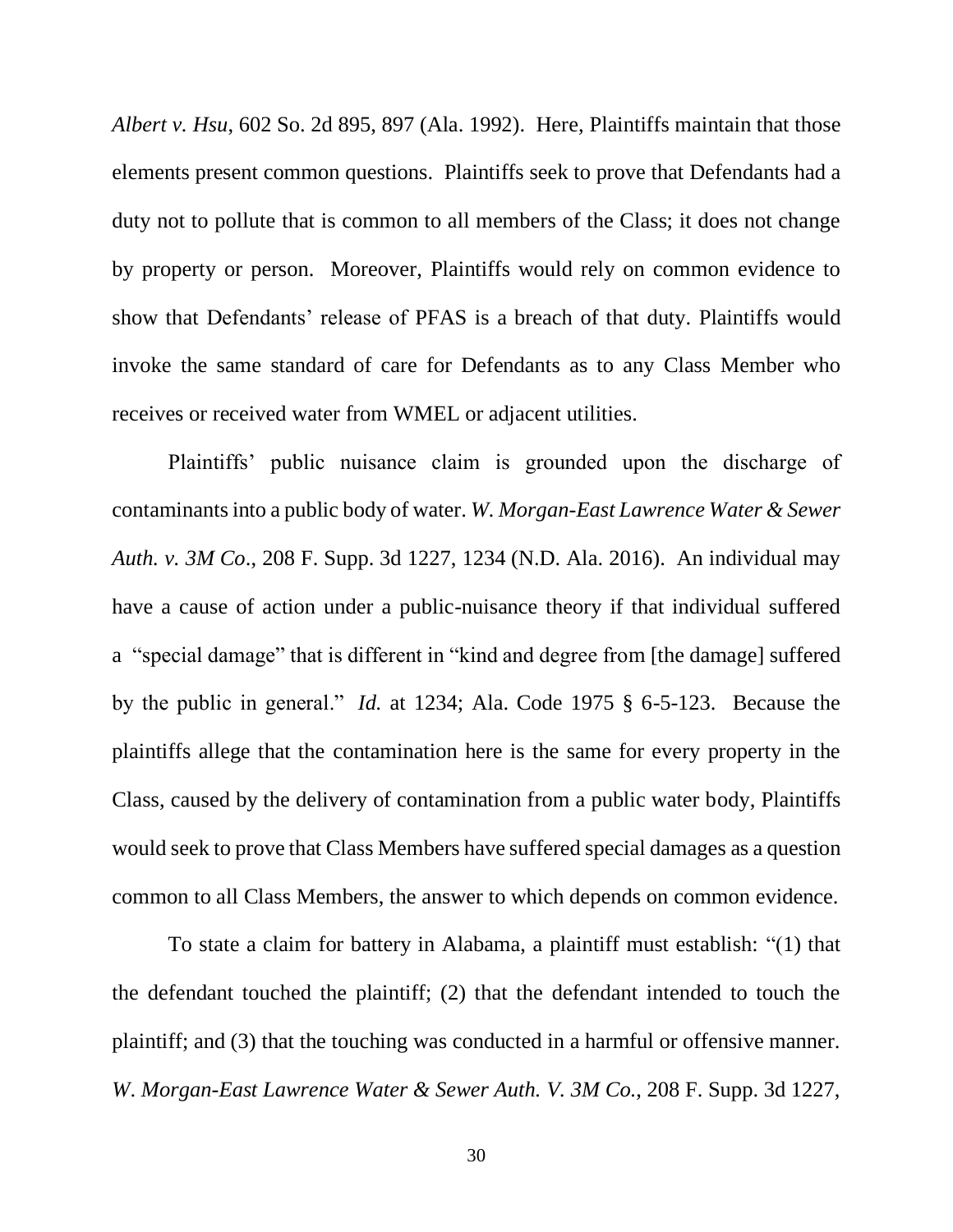1236 & n.8 (N.D. Ala. 2016) (citing *Ex parte Atmore Community Hosp.*, 719 So. 2d 1190, 1193 (Ala. 1998)). Here, Plaintiffs stand ready to prove all of those elements with common, classwide evidence of Defendants' releases of PFAS into the Tennessee River.

Questions as to Plaintiffs' claimed damages also are common. Class Members all seek the same remediation, mitigation, and compensation for damages measured by common standards. Plaintiffs' evidence would show that Ratepayer Subclass Members all received the same contaminated water at common rates. Plaintiffs also contend that Resident Subclass Members all have the same battery or property damages from the same chemicals from the same conduct causing harm*.* All Class Members seek compensation for the same wrongdoing—which does not vary by Class Member—and emanates from the same route of exposure contaminated household water. The members of the Class have a common method and objective criteria for measuring and ascertaining their damages, including but not limited to the records of the water utilities.<sup>35</sup>

Common issues of fact and law predominate if they "ha[ve] a direct impact on every class member's effort to establish liability and on every class member's entitlement to injunctive and monetary relief." *Klay v. Humana. Inc*., 382 F.3d 1241, 1255 (11th Cir. 2004) (citing *Ingram v. Coca-Cola Co*., 200 F.R.D. 685, 699 (N.D.

<sup>35</sup> *See* Exhibit 3 at ¶ 7.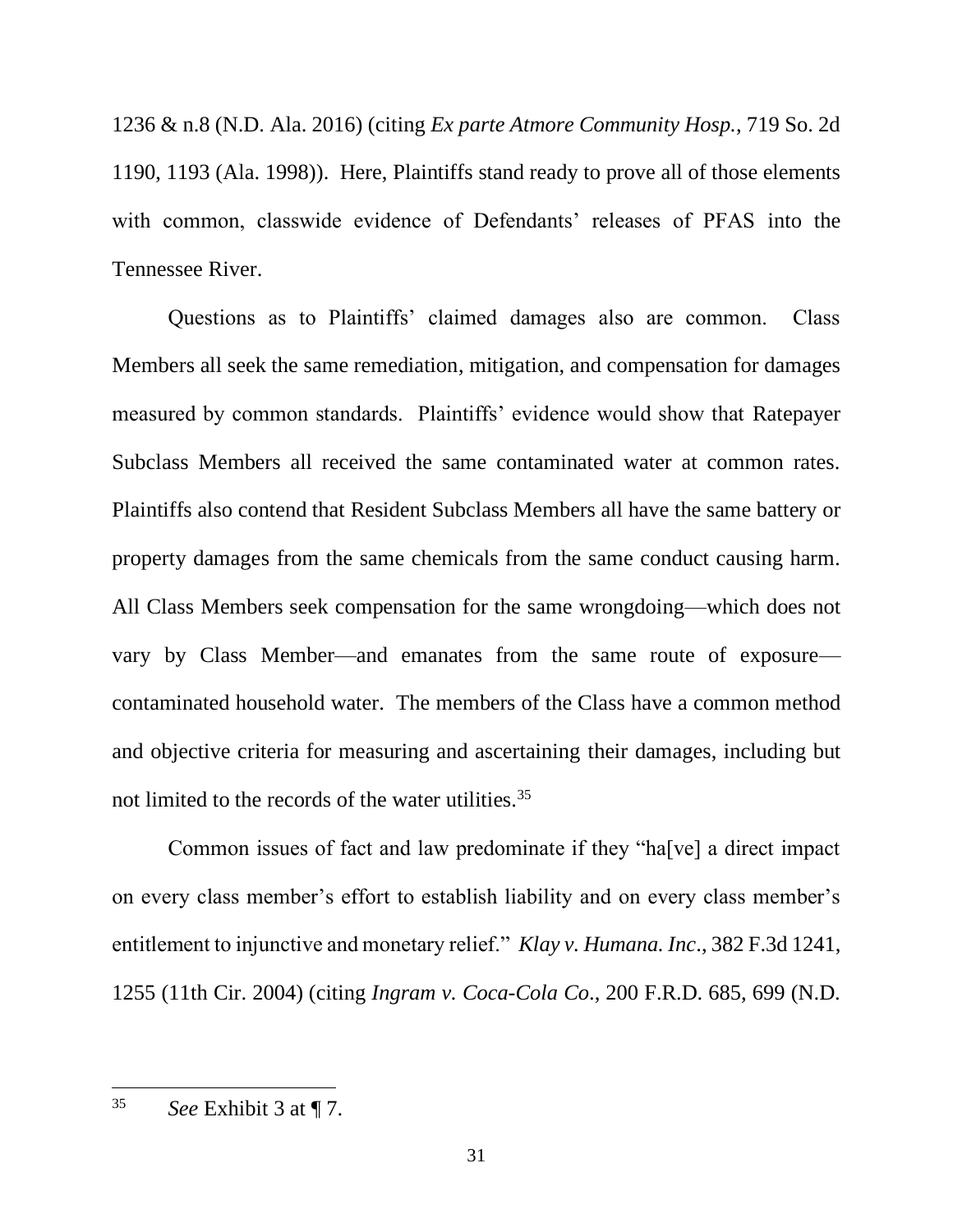Ga. 2001)). Here, Plaintiffs maintain that the elements of their claims are capable of being proven by common evidence, satisfying the predominance requirement. *Cf. Kirkpatrick v. J.C. Bradford & Co.*, 827 F.2d 718, 725 (11th Cir. 1987) (granting class certification because "each of the complaints alleges a single conspiracy and fraudulent scheme against a large number of individuals and thus is particularly appropriate for class action" (quotation marks and citation omitted); *Kennedy v. Tallant*, 710 F.2d 711, 717 (11th Cir. 1983) (granting class certification where the defendants "committed the same unlawful acts in the same method against an entire class").

## **2. Managing the Claims of Class Members as a Class Action under Fed. R. Civ. P. 23 Is Superior to Other Methods of Case Management.**

In light of the Parties' Settlement, class treatment of these claims is far superior to other methods of management of Class members' claims. "Confronted with a request for settlement-only class certification, a district court need not inquire whether the case, if tried, would present intractable management problems . . . for the proposal is that there be no trial." *Amchem Prods. v. Windsor*, 521 U.S. 591, 620, 117 S. Ct. 2231, 2248 (1997) Further, because the Class and Subclasses are well-defined with the identity of all Class and Subclass Members easily ascertained, management of a class action of this nature will not present any difficulties. Here, with identifiable properties and Class members, communications with the Class members can be handled efficiently. Furthermore, refusal to certify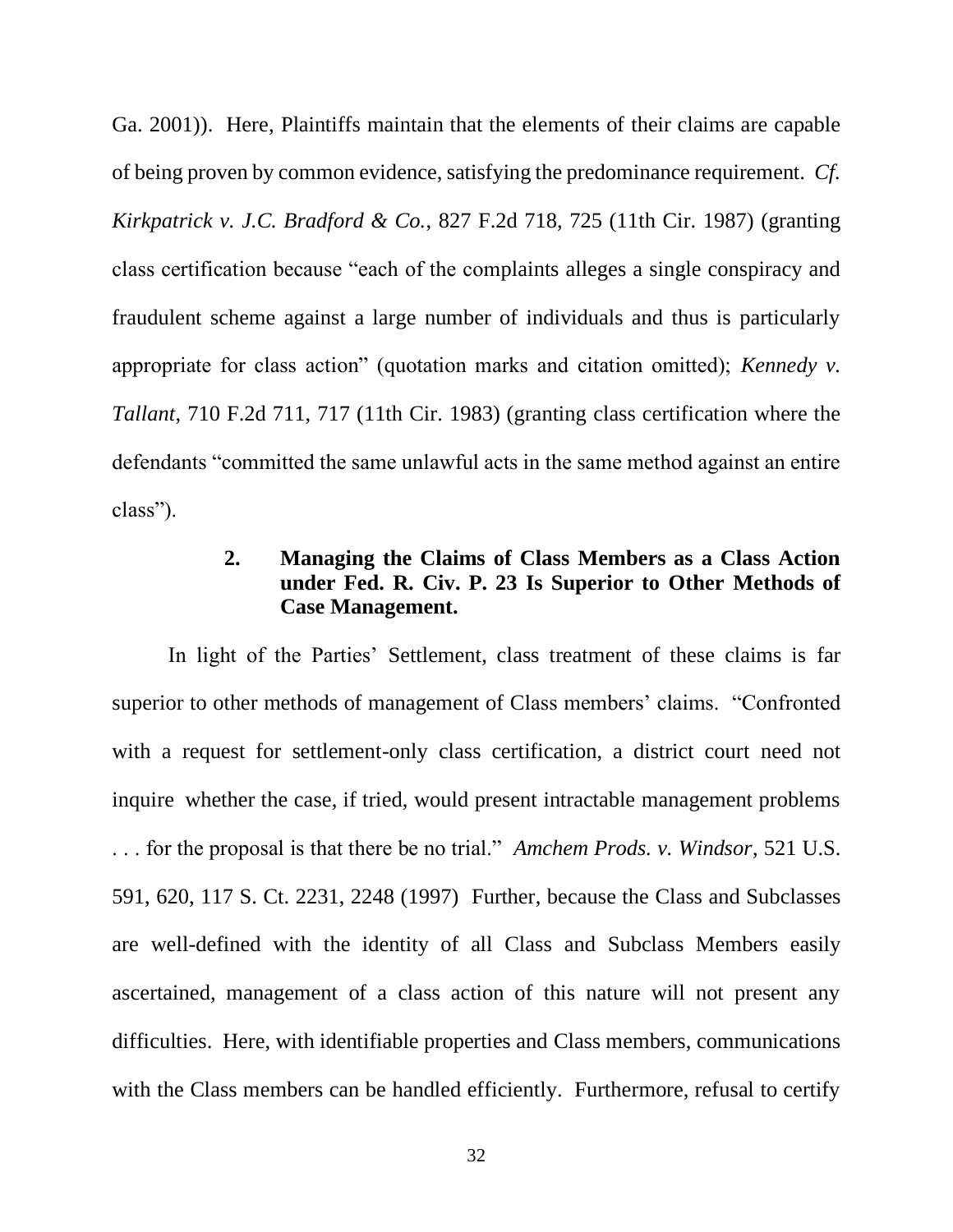a class due to manageability is not favored*. Coleman v. Cannon Oil Co.*, 141 F.R.D. 516 (M.D. Ala. 1992).

# **VIII. THE COURT SHOULD APPROVE THE PROPOSED NOTICE TO MEMBERS OF THE CLASS.**

"[R]ule 23(e) requires that absent class members be informed when the lawsuit is in the process of being voluntarily dismissed or compromised." *Juris v. Inamed Corp.*, 685 F.3d 1294, 1317 (11th Cir. 2012). The notice should be "reasonably calculated, under the circumstances, to apprise interested parties of the pendency of the action and afford them an opportunity to present their objections." *Phillips Petroleum Co. v. Shutts*, 472 U.S. 797, 811-12 (1985). It is well established that a district court has great discretion in determining the kind of notice to employ in alerting class members to a proposed settlement and settlement hearing, subject to "the broad reasonableness standards imposed by due process." *Fowler v. Birmingham News Co.*, 608 F.2d 1055, 1059 (5th Cir. 1979); *Battle v. Liberty National Life Insurance Company*, 770 F. Supp. 1499, 1521 (N.D. Ala. 1991).

The proposed Notice is attached to this Motion as part of the Notice Plan, Ex. 4, and it contains sufficient information to satisfy the requirements of Fed. R. Civ. P. 23(e)(1). The proposed Notice incorporates the "plain language" guidelines set forth in Fed. R. Civ. P.  $23(b)(2)(B)$ . The Notice contains clear and concise information about the Settlement, including: (a) the fact of the Settlement of the claims; (b) definitions of the Subclasses; (c) a summary of the Settlement benefits;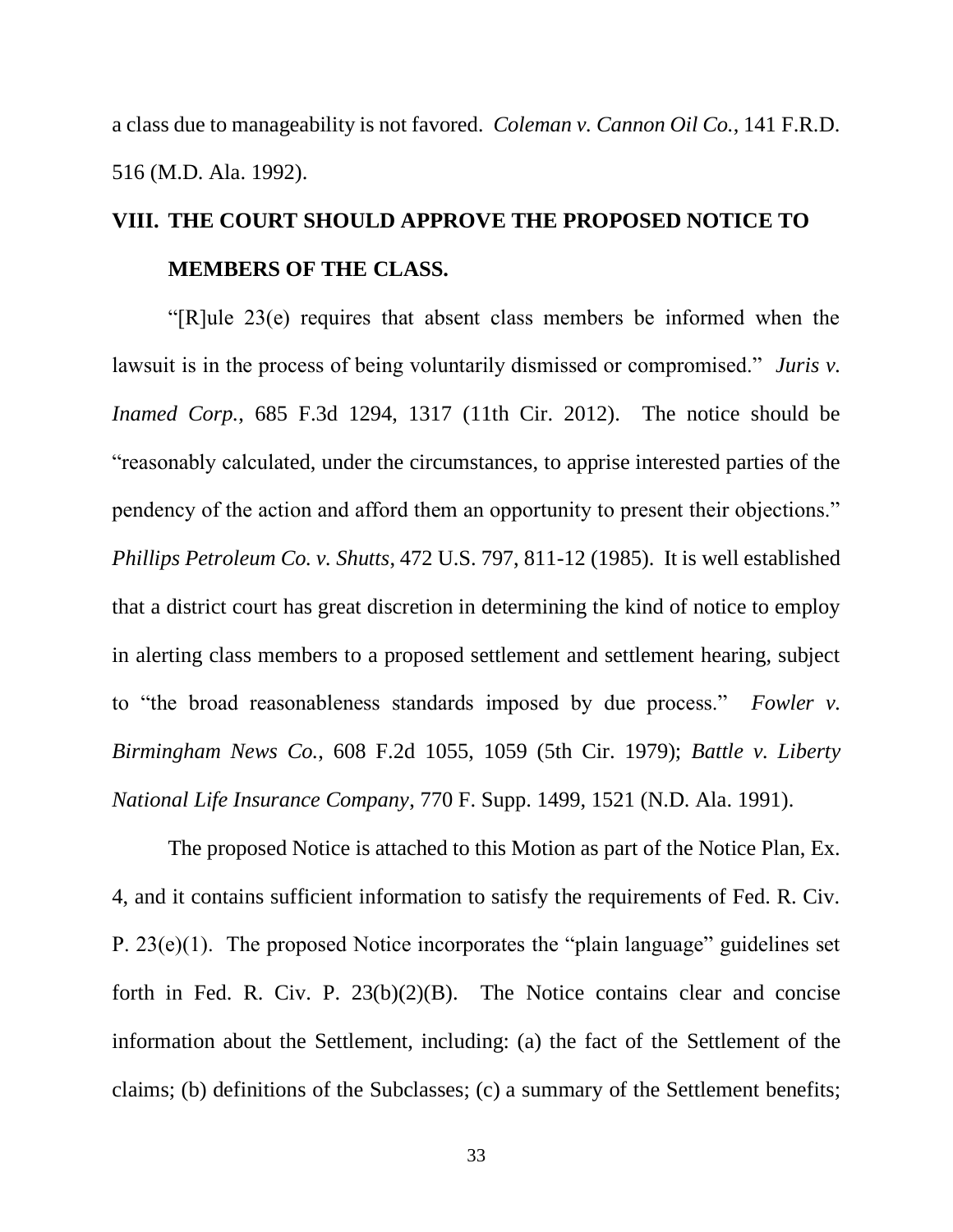(d) a brief description of the case; (e) a statement concerning how attorneys' fees will be paid; (f) the options available to members of the Class, including their right to obtain independent counsel at their expense; (g) the deadlines by which members of the Class need to object; and (i) the date, time, and location of the fairness hearing.

In sum, the proposed Notice offers a more-than-adequate overview of the Settlement, provides the necessary detail, and reasonably advises the Members of the Class where they can obtain additional information. The Notice is simple, easy to understand, and accurately summarizes the key elements of the Settlement. The Court should approve the Notice and direct that the Notice be distributed in accordance with the terms of the Settlement.

#### **IX. ATTORNEY FEES AND EXPENSES.**

If the Court preliminarily approves the Settlement, Class Counsel will file a petition pursuant to Rule 23(h) of the Federal Rules of Civil Procedure, seeking an award of reasonable attorneys' fees and expenses incurred in connection with representation of the Class Members in the Actions. Class Counsel will seek a fee of thirty percent of the common fund, which is \$3,600,000 (three million, six hundred thousand dollars). *See e.g., Dukes v. Air Canada*, 2020 U.S. Dist. LEXIS 16097, at \*16-18 (M.D. Fla. Jan. 27, 2020). They will seek approximately (and no more than) \$900,000 in expenses. Class Counsel will support the petition with a detailed explanation of the reasonableness of the fees and expenses sought in the context of this litigation, which will be available for all members of the Class to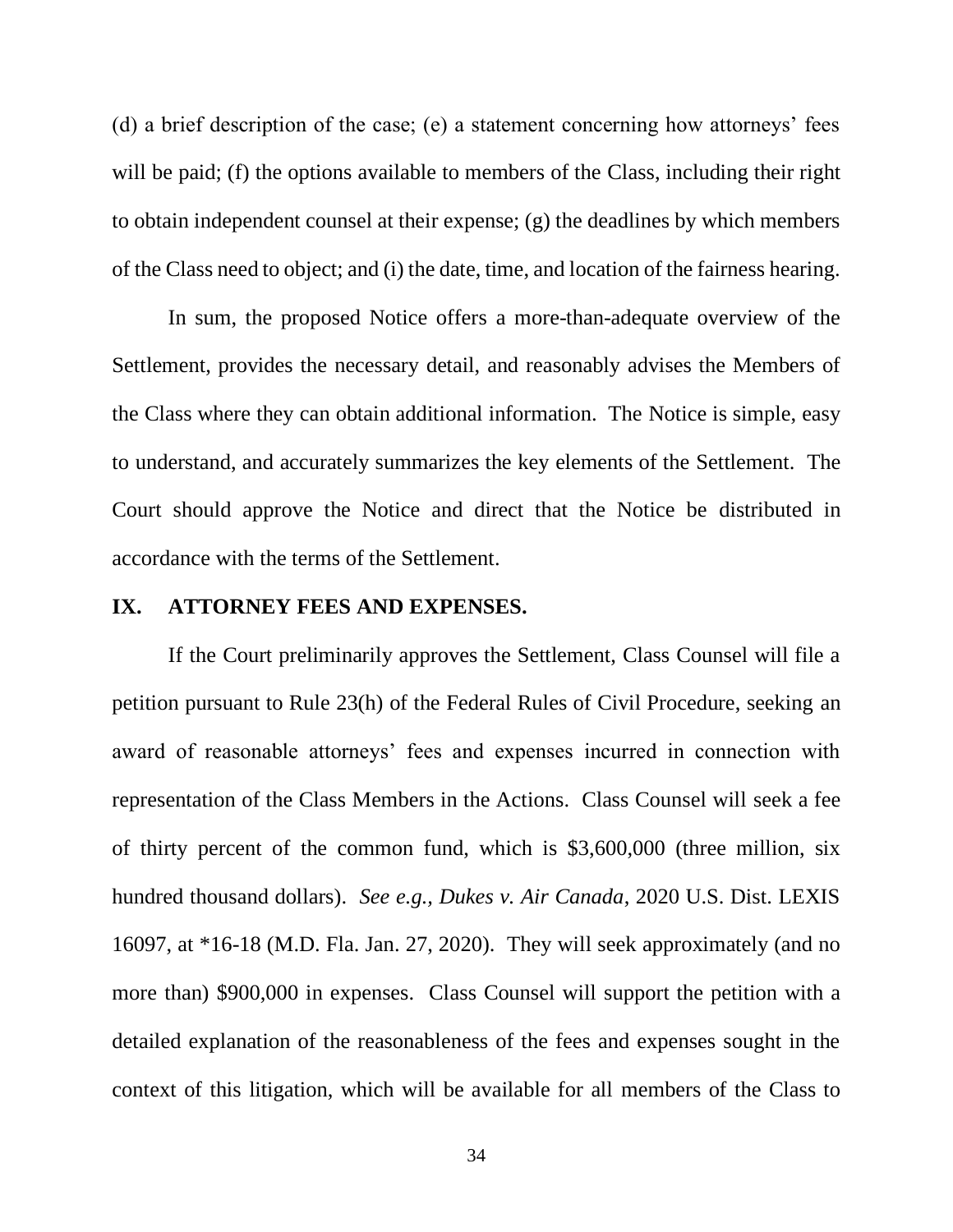review and respond to sufficiently in advance of subsequent events, specifically including deadlines to opt out or to object, and well ahead of the final Fairness Hearing.

### **X. SERVICE AWARDS**

Service awards in the amount of \$5,000.00 (five thousand dollars) should be paid to each Class Representative (Mr. and Mrs. Lindsey, and Mr. and Mrs. Watkins) for ably representing the Class and bearing the burdens of full and effective participation in the litigation. \$20,000.00 (twenty thousand dollars) in total service awards are proposed (\$5,000.00 times four Class Representatives.) The Plaintiffs propose these awards pursuant and subject to settled precedent. 36 If such awards become disallowed by binding precedent,<sup>37</sup> this request for the Class Representatives

<sup>36</sup> *See e.g., Dorado v. Bank of Am., N.A.*, 2017 U.S. Dist. LEXIS 219407, at \*18- 19 (S.D. Fla. Mar. 23, 2017) ("Service awards for class representatives promote the public policy of encouraging individuals to undertake the responsibility of representative lawsuits. 'While the Eleventh Circuit has not expressly set forth guidelines for courts to use in determining incentive awards, there is ample precedent for awarding incentive compensation to class representatives at the conclusion of a successful class action.'" (citation omitted)).

<sup>&</sup>lt;sup>37</sup> The Eleventh Circuit recently has held "that service payments are impermissible," *Knox v. John Varvatos Enters.*, 2021 U.S. Dist. LEXIS 29410, at \*30 (S.D.N.Y. Feb. 17, 2021), but the Eleventh Circuit decision at issue, *Johnson v. NPAS Sols.*, LLC, 975 F.3d 1244 (11th Cir. 2020), is subject to a petition for *en banc* review, and the mandate in it has not issued. *See* Exhibit 12 (*Johnson* docket sheet accessed 9/14/21 and other relevant items in that appeal). Thus, the decision is not final. *See Sabal Trail Transmission, LLC v. Lasseter*, 823 F. App'x 914, 918 (11th Cir. 2020) ("Until the mandate issues, an appellate judgment is not final; the decision reached in the opinion may be revised by the panel, or reconsidered by the en banc court, or certiorari may be granted by the Supreme Court." (citation omitted)). Courts have held that until *Johnson* is final, service awards may be considered. *See*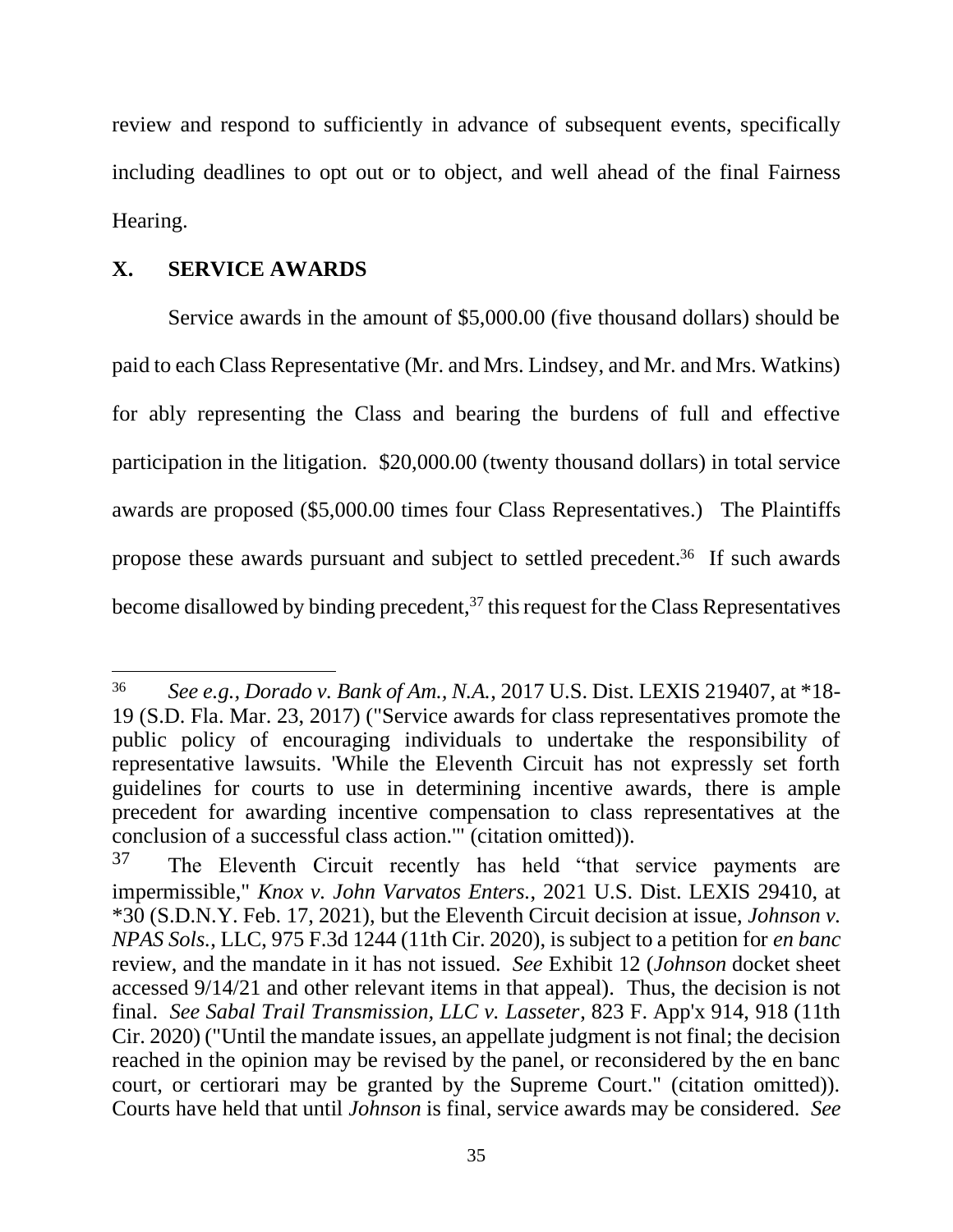shall be withdrawn and not be renewed. This provision is severable from the remainder of this Motion for Preliminary Approval of the Class Settlement, and any withdrawal of it, or other event which disallows the service awards, shall not affect the Class Settlement or other provisions of this Motion. Specifically, this Motion for Preliminary Approval of the Class Settlement is not contingent on approval of service awards, and the Class Representatives' decisions to agree to the Settlement and to seek its approval are not influenced by the possibility of receiving service awards.

| <b>TASK</b>               | DATE OR DEADLINE                                   | <b>DESCRIPTION</b>         |
|---------------------------|----------------------------------------------------|----------------------------|
| Defendant will Send the   | Within 10 days of the                              |                            |
| Class Data to the         | <b>Preliminary Approval</b>                        |                            |
| Settlement                | Order                                              |                            |
| Administrator             |                                                    |                            |
| Notice to Members of the  | Beginning approximately                            | The proposed Notice Plan   |
| Classes                   | 30 days after the date of                          | and Notice are attached to |
|                           | entry of the Preliminary                           | this Motion and            |
|                           | Approval Order and                                 | referenced in the          |
|                           | completed, including                               | proposed Preliminary       |
|                           | supplemental notices and                           | Approval Order. The        |
|                           | skip-tracing, no later than                        | long-form notice,          |
|                           | 60 days after the                                  | postcard notice, and       |
|                           | <b>Preliminary Approval</b>                        | publication notice to be   |
|                           | Order.                                             | utilized under the notice  |
|                           |                                                    | plan are Exhibits 5-7 of   |
|                           |                                                    | this Motion.               |
|                           |                                                    |                            |
|                           |                                                    |                            |
| Filing of Class Counsel's | 14 days after entry of the The Parties have agreed |                            |

*Fruitstone v. Spartan Race Inc.*, 2021 U.S. Dist. LEXIS 19385, at \*19-20 (S.D. Fla. Feb. 2, 2021); *see also Harvey v. Hammel & Kaplan Co.*, LLC, 2020 U.S. Dist. LEXIS 229017, at \*9 (M.D. Fla. Dec. 7, 2020); *see also Marcrum v. Hobby Lobby Stores*, 2021 U.S. Dist. LEXIS 157855, at \*12, 23 & n.2 (N.D. Ala. Aug. 20, 2021).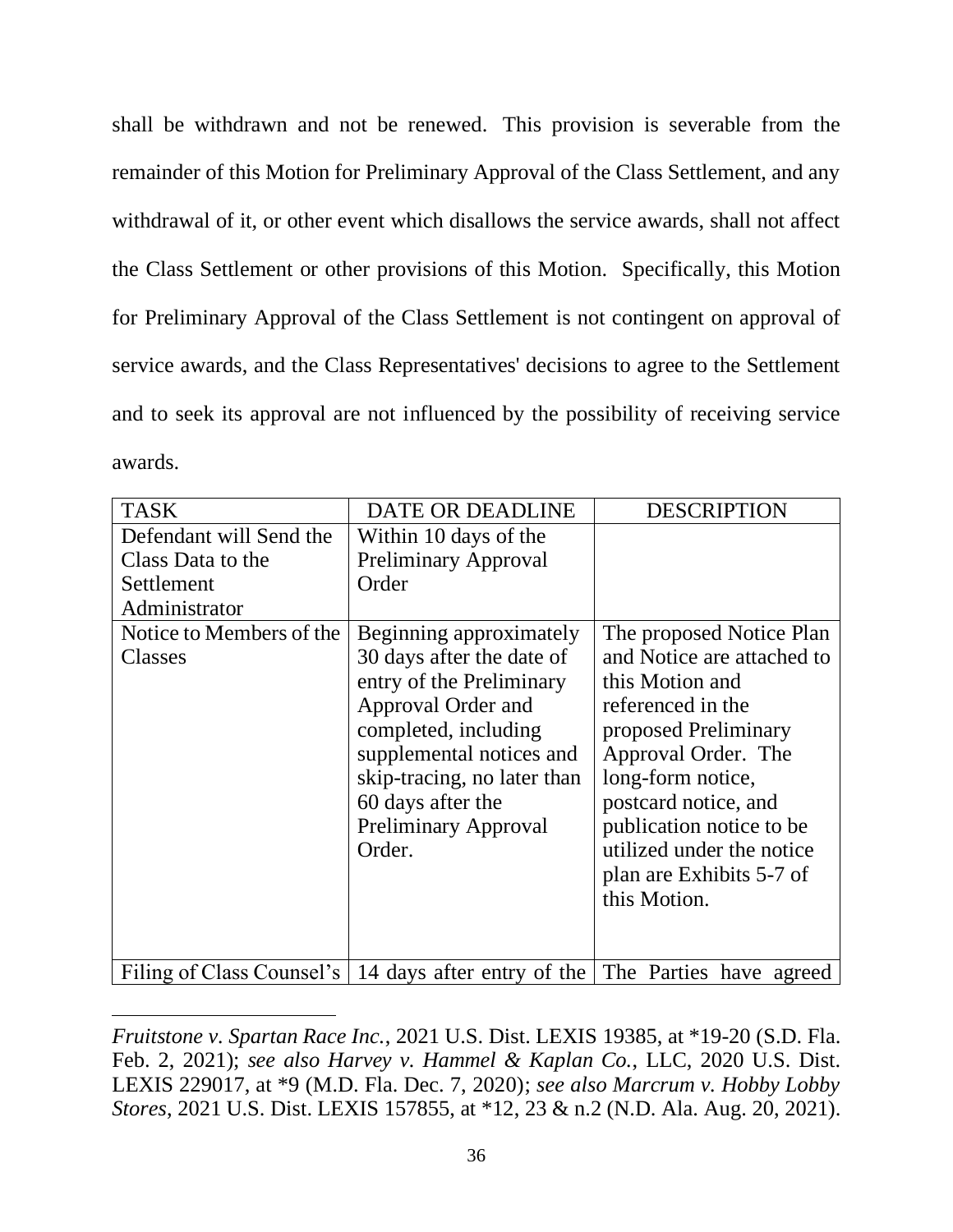| Petition for Attorneys' | Preliminary<br>Approval     | that Class Counsel shall                                |
|-------------------------|-----------------------------|---------------------------------------------------------|
| Fees and Expenses.      | Order.                      | seek<br>award<br>of<br>any                              |
|                         |                             | attorneys' fees, costs or                               |
|                         |                             | expenses<br>from<br>the                                 |
|                         |                             | Settlement Amount.<br>The                               |
|                         |                             | Court will decide on the                                |
|                         |                             | payment of fees<br>and                                  |
|                         |                             | expenses based on Class                                 |
|                         |                             | Counsel's Petition<br>for                               |
|                         |                             | Attorneys' Fees<br>and                                  |
|                         |                             | Expenses. The Notice                                    |
|                         |                             | and<br>Plan<br>the<br>filing                            |
|                         |                             | deadline for the motion                                 |
|                         |                             | for fees and expenses                                   |
|                         |                             | that<br>Class<br>ensure                                 |
|                         |                             | members will have full                                  |
|                         |                             | notice of, and a<br>full                                |
|                         |                             | opportunity to assess, the                              |
|                         |                             | motion before deadlines                                 |
|                         |                             | to opt out or object.                                   |
|                         |                             |                                                         |
|                         |                             |                                                         |
| Filing of a motion for  | Due 60 days after the       | motion for<br>final<br>The                              |
| final approval of the   | <b>Preliminary Approval</b> | approval will set forth the                             |
| settlement.             | Order. This deadline        | reasons for final approval                              |
|                         | should be set in the        | of the Settlement. Under                                |
|                         | <b>Preliminary Approval</b> | the Notice Plan, it will be                             |
|                         | Order.                      | for<br>available<br>class                               |
|                         |                             | members to assess prior to                              |
|                         |                             | deadlines to opt-out and to                             |
|                         |                             | object.                                                 |
|                         |                             |                                                         |
| <b>Opt-Out Deadline</b> | This deadline should be.    |                                                         |
|                         | set in the Preliminary      | Procedures applicable to<br>opt-outs are set out in the |
|                         | Approval Order and such     | proposed Preliminary                                    |
|                         | opt-outs should be          | Approval Order. The                                     |
|                         | postmarked or delivered     | Notice Plan includes                                    |
|                         | no later than 90 days after | them as well.                                           |
|                         | the Preliminary Approval    |                                                         |
|                         | Order.                      |                                                         |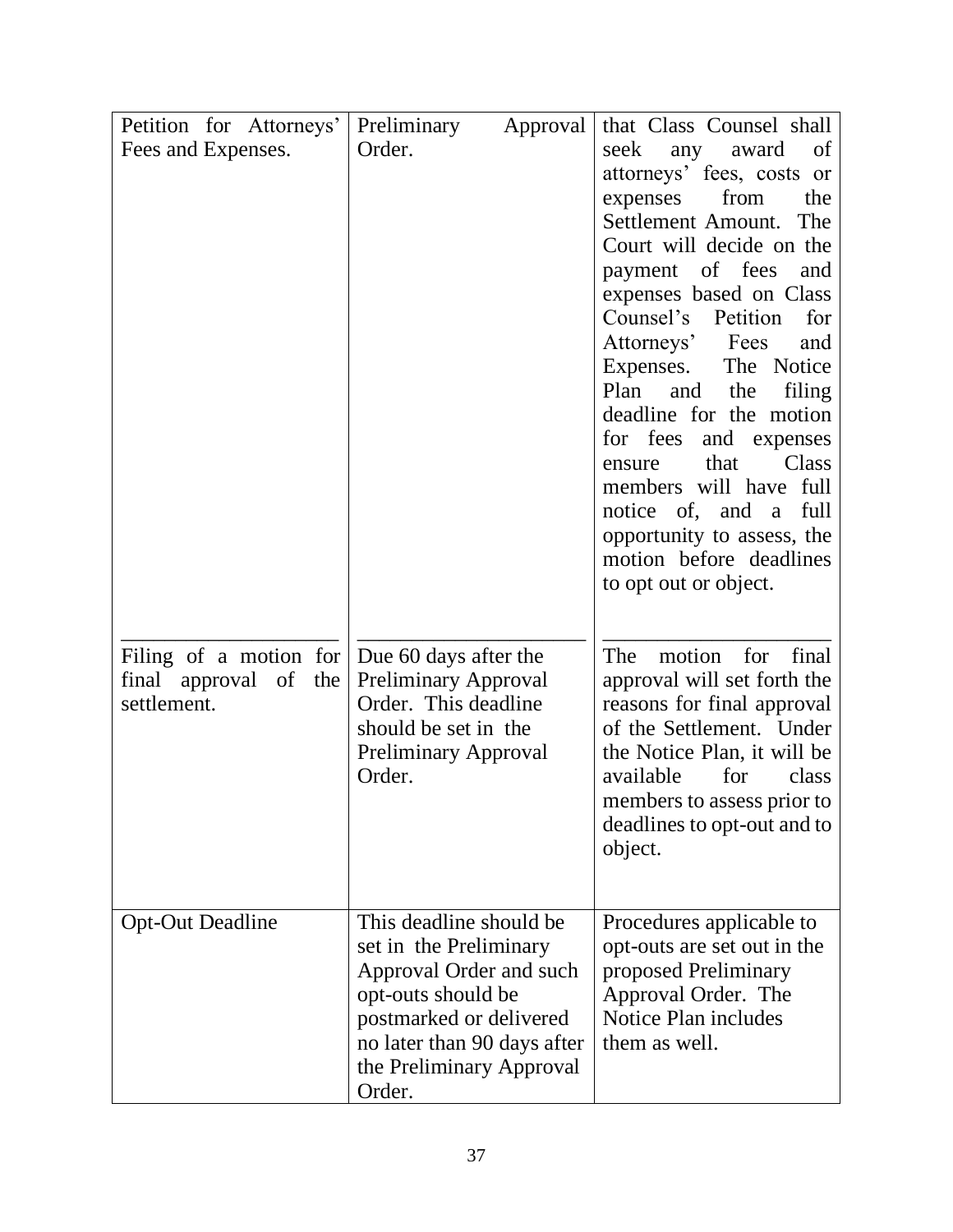| <b>Objection Deadline</b>                                                           | This deadline should be<br>set in the Preliminary<br>Approval Order and such<br>objections should be<br>postmarked or delivered<br>no later than 90 days after<br>the Preliminary Approval<br>Order (same as the opt-<br>out deadline). | Procedures applicable to<br>the filing of objections<br>are set out in the<br>proposed Preliminary<br>Approval Order. The<br>Notice Plan includes<br>them as well.            |
|-------------------------------------------------------------------------------------|-----------------------------------------------------------------------------------------------------------------------------------------------------------------------------------------------------------------------------------------|-------------------------------------------------------------------------------------------------------------------------------------------------------------------------------|
| Administrator's<br>report<br>on opt outs                                            | 30 days after opt-out and<br>objection deadline.                                                                                                                                                                                        |                                                                                                                                                                               |
| Filing of a supplement<br>of the motion for final<br>approval of the<br>settlement. | 21 days before the<br>Fairness Hearing to be set<br>by the Court.                                                                                                                                                                       | The supplement will<br>respond, <i>inter alia</i> , to any<br>timely-received<br>objections to the<br>Settlement.                                                             |
| Fairness Hearing.                                                                   | Available dates on the<br>Court calendar beginning<br>no earlier than 65 days<br>after deadlines to opt out<br>or to object                                                                                                             | The Parties request that<br>the Court designate this<br>date as part of its<br><b>Preliminary Approval</b><br>Order, because it is<br>necessary for notice to the<br>Classes. |
| <b>Resident Subclass claims</b>                                                     | 30 days after Fairness<br>Hearing (postmarked)                                                                                                                                                                                          | Procedures and deadline<br>for Resident<br><b>Subclass</b><br>claims will be set out in<br>the Notice                                                                         |

## **XI. HEARING ON THIS MOTION.**

The Plaintiffs ask for a hearing on this motion. Seven days prior to the hearing, or earlier, they will submit a proposed order for preliminary approval of the Settlement.

## **CONCLUSION**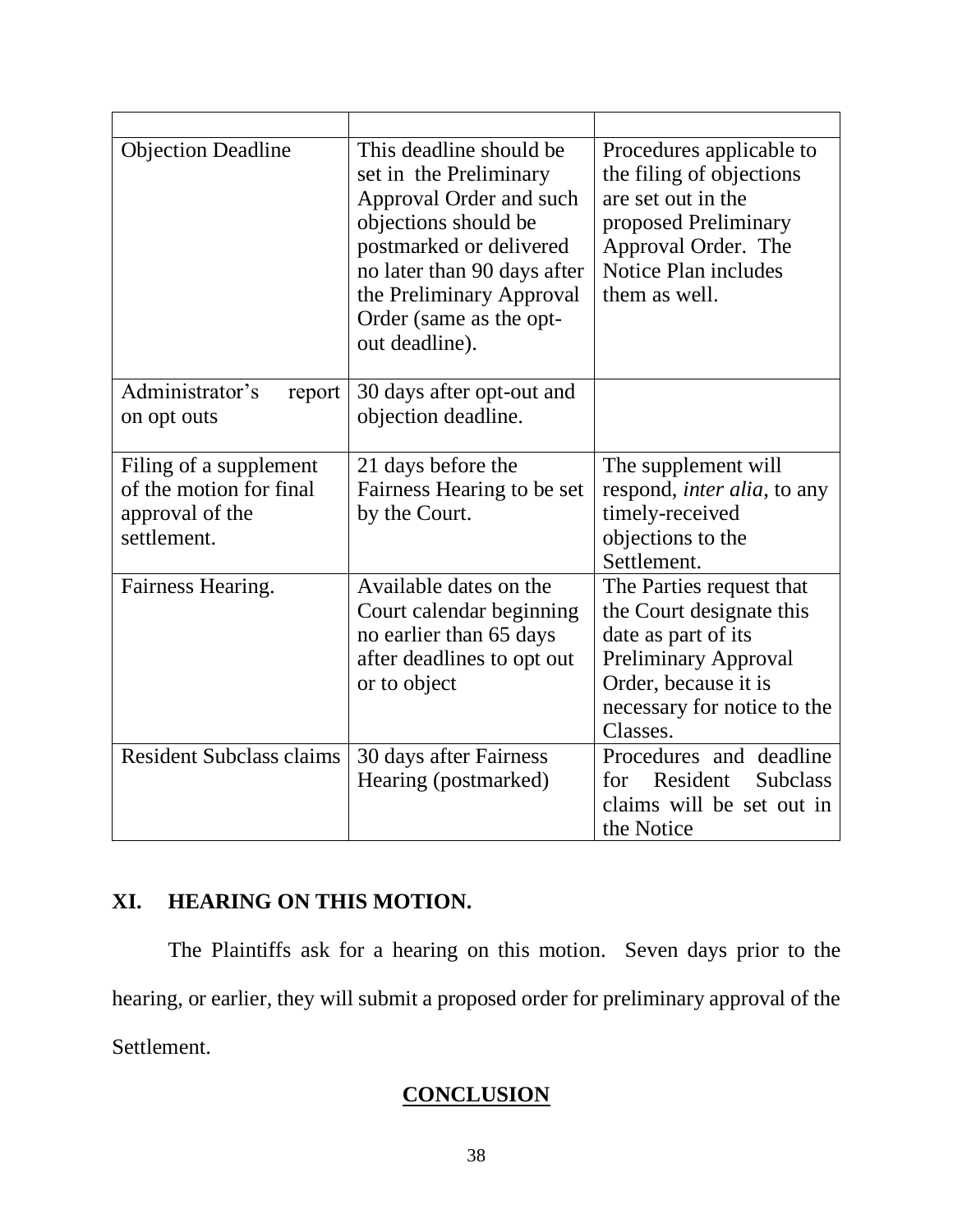Plaintiffs respectfully request that the Court preliminarily approve the Settlement and find, based on the Court's initial review, that the proposed Settlement is fair and reasonable and worthy of submission to the Class members. Plaintiffs also request the Court to conditionally certify the proposed class for purposes of notice and the fairness hearing. Plaintiffs also ask the Court to find that the proposed Class Notice satisfies due process and Rule 23 of the Federal Rules of Civil Procedure and to direct that Class Counsel mail the Notice to members of the Classes. Finally, Plaintiffs ask the Court to set dates for the final fairness hearing and for preceding objection, opt-out, and other deadlines.

Respectfully submitted this 26<sup>th</sup> day of October, 2021:

/s/ Timothy C. Davis Timothy C. Davis (ASB-6384-D63T) W. Lewis Garrison, Jr. (ASB-3791-N74W) Christopher B. Hood (ASB-2280-S35H) Mark R. Ekonen (ASB-0204-R79E) HENINGER GARRISON DAVIS, LLC 2224 First Avenue North Birmingham, AL 35203 PH: 205-326-3336 [tim@hgdlawfirm.com](mailto:tim@hgdlawfirm.com) [lewis@hgdlawfirm.com](mailto:lewis@hgdlawfirm.com) [chood@hgdlawfirm.com](mailto:chood@hgdlawfirm.com) [mark@hgdlawfirm.com](mailto:mark@hgdlawfirm.com)

Kevin S. Hannon, *pro hac vice* THE HANNON LAW FIRM, LLC 1641 Downing Street Denver, CO 80218 PH: 303-861-8800 khannon@hannonlaw.com

*Counsel for Plaintiffs and Proposed Class*

## CERTIFICATE OF SERVICE

I hereby certify that on the 26th day of October, 2021, a copy of the foregoing was filed electronically with the Clerk of Court using the CM/ECF system. Notice